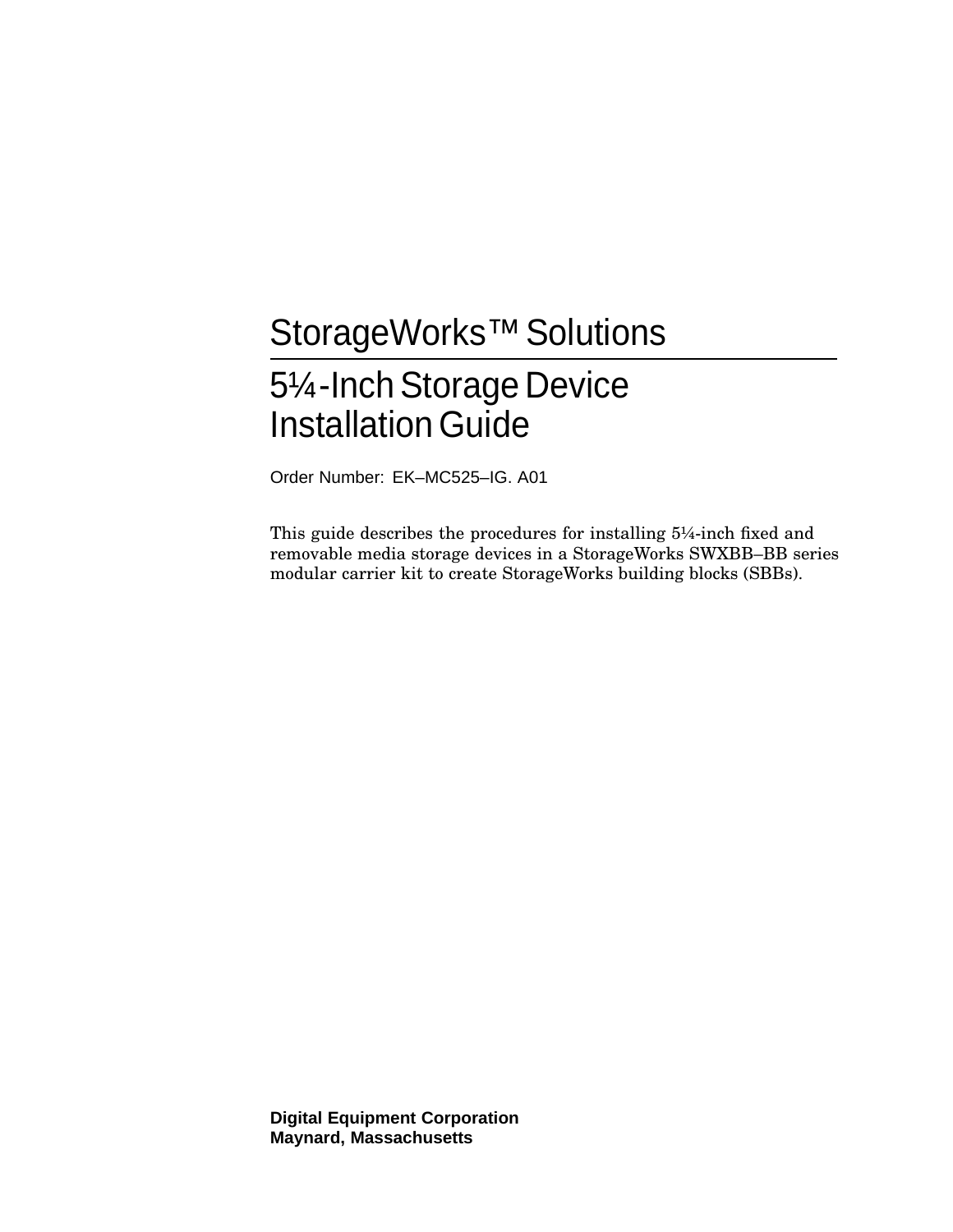#### **April 1994**

Digital Equipment Corporation makes no representations that the interconnection of its products in the manner described in this document will not infringe existing or future patent rights, nor do the descriptions contained in this document imply the granting of license to make, use, or sell equipment or software in accordance with the description.

This product has not been tested for compatibility with all other products or devices supplied by Digital Equipment Corporation or third parties. Unless specifically stated by Digital to the contrary, purchaser assumes all responsibility for testing and ensuring that the Digital StorageWorks products, when combined with other products, address their particular needs.

© Digital Equipment Corporation, 1994. All Rights Reserved. Printed in the United States of America.

Digital, EZ, RZ, StorageWorks, TZ, and the DIGITAL logo are trademarks of Digital Equipment Corporation.

This document was prepared using VAX DOCUMENT Version 2.1.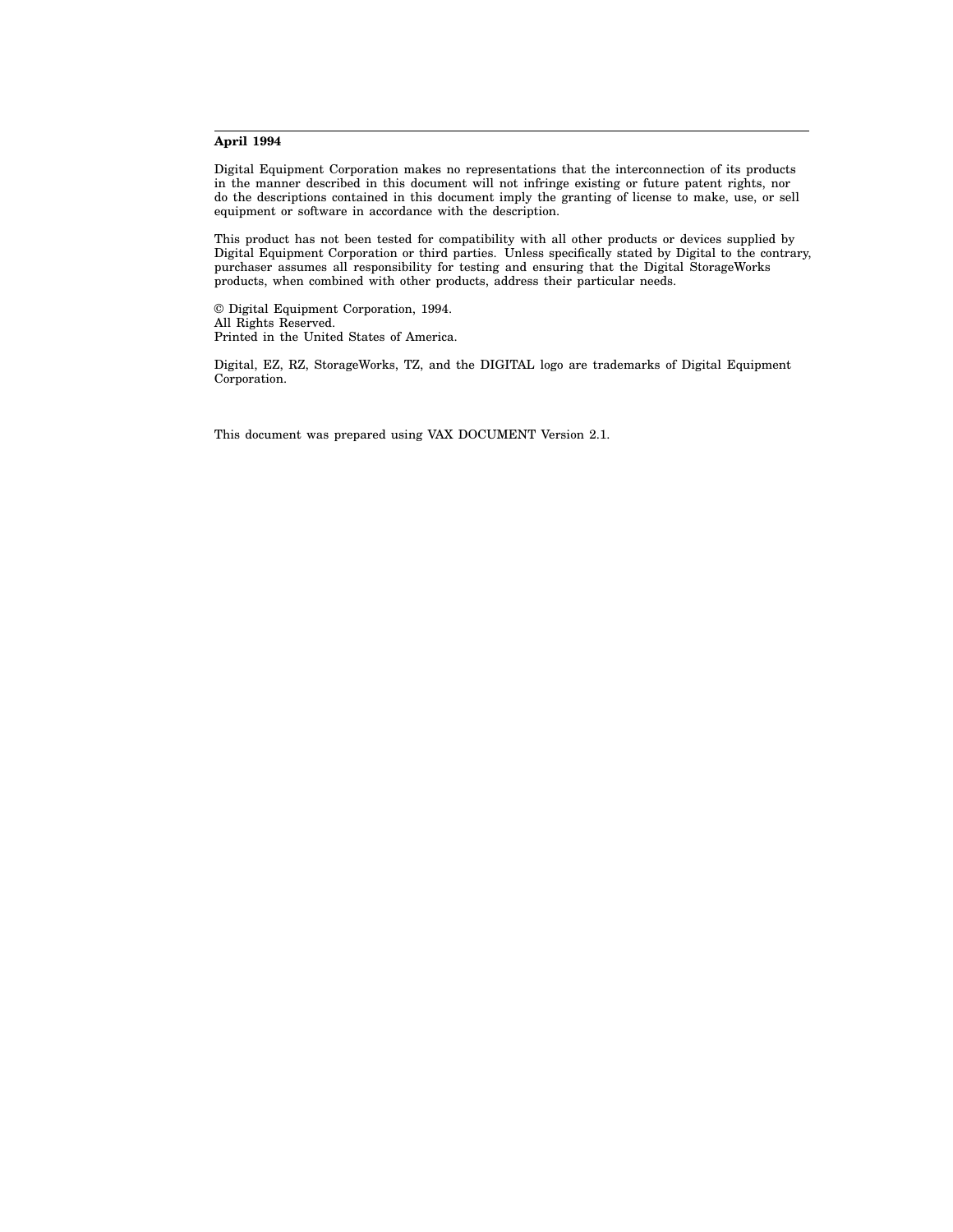## **Contents**

|              |                                                                             |                                                                                                                                                                                                                                                                         | $\mathsf{V}$                                                                                                              |
|--------------|-----------------------------------------------------------------------------|-------------------------------------------------------------------------------------------------------------------------------------------------------------------------------------------------------------------------------------------------------------------------|---------------------------------------------------------------------------------------------------------------------------|
| 1            |                                                                             | <b>Preliminary Procedures</b>                                                                                                                                                                                                                                           |                                                                                                                           |
|              | 1.1<br>1.2<br>1.3                                                           | Fixed Media Device Installation Kit                                                                                                                                                                                                                                     | $1 - 1$<br>$1 - 2$<br>$1 - 6$                                                                                             |
| $\mathbf{2}$ |                                                                             | Installing a Full-Height or Lower Half-Height 51/4-Inch Device                                                                                                                                                                                                          |                                                                                                                           |
|              | 2.1<br>2.2<br>2.3<br>2.4<br>2.5<br>2.6<br>2.7<br>2.8                        | Folding the Universal SCSI Cable<br>Connecting the Universal SCSI Cable to the Device<br>Mounting the Fixed Media Device LEDs<br>Setting the Device SCSI ID Address                                                                                                     | $2 - 2$<br>$2 - 3$<br>$2 - 6$<br>$2 - 7$<br>$2 - 13$<br>$2 - 15$<br>$2 - 16$<br>$2 - 17$                                  |
| 3            |                                                                             | Installing the Upper Half-Height 51/4-Inch Device                                                                                                                                                                                                                       |                                                                                                                           |
|              | 3.1<br>3.2<br>3.3<br>3.4<br>3.5<br>3.6<br>3.7<br>3.8<br>3.9<br>3.10<br>3.11 | Attaching the Mounting Bracket to the Top SBB Cover<br>Attaching the Device to the Mounting Bracket<br>Aligning the Mounted Upper Device<br>Folding the Universal SCSI Cable<br>Connecting the Universal SCSI Cable to the Device<br>Setting the Device SCSI ID Address | $3 - 2$<br>$3 - 2$<br>$3 - 3$<br>$3 - 4$<br>$3 - 6$<br>$3 - 7$<br>$3 - 8$<br>$3 - 11$<br>$3 - 12$<br>$3 - 13$<br>$3 - 14$ |
|              | <b>Figures</b>                                                              |                                                                                                                                                                                                                                                                         |                                                                                                                           |
|              | $1 - 1$<br>$1 - 2$<br>$1 - 3$                                               | Maximum Full-Height Device Measurements                                                                                                                                                                                                                                 | $1 - 4$<br>$1 - 4$<br>$1 - 5$                                                                                             |

| - ت     |                                                | $-1$    |
|---------|------------------------------------------------|---------|
| $1 - 4$ |                                                | $1 - 5$ |
| $1 - 5$ | 5¼-Inch SBB Lower Device Mounting Hole Pattern | $1 - 6$ |
| $1 - 6$ | Fixed and Removable Media Device Components    | $1 - 7$ |
| $2 - 1$ |                                                | $2 - 2$ |
| $2 - 2$ |                                                | $2 - 3$ |
|         |                                                |         |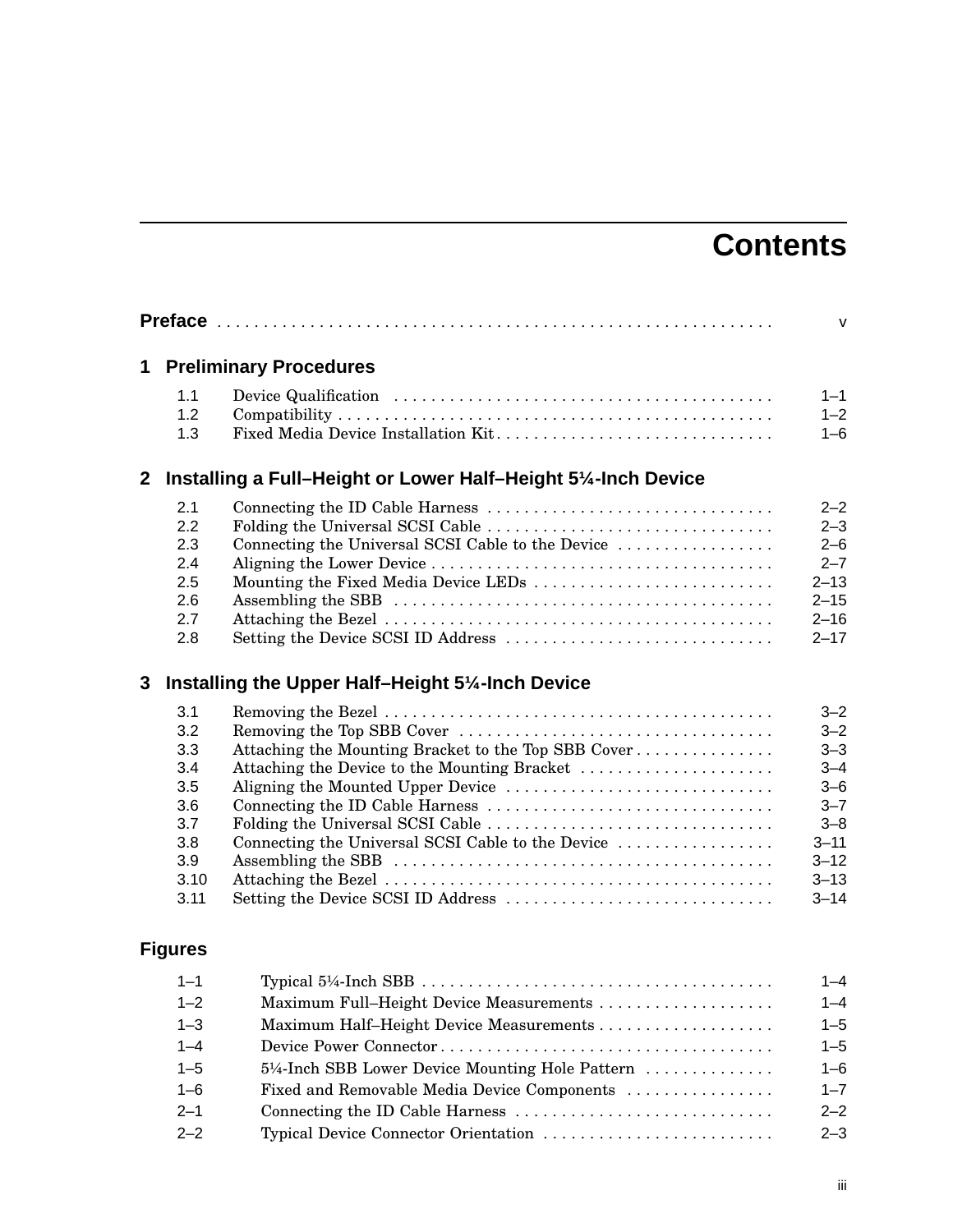| $2 - 3$  | Inverted Device Connector Orientation                                        | $2 - 3$  |
|----------|------------------------------------------------------------------------------|----------|
| $2 - 4$  | Cable Folding-Key at the Top                                                 | $2 - 4$  |
| $2 - 5$  | Cable Folding-Key at the Bottom                                              | $2 - 5$  |
| $2 - 6$  |                                                                              | $2 - 6$  |
| $2 - 7$  |                                                                              | $2 - 7$  |
| $2 - 8$  | Installing the Mounting Hardware                                             | $2 - 8$  |
| $2 - 9$  | Device ID Cable Harness Connection and Routing                               | $2 - 9$  |
| $2 - 10$ | Removable Media ID Cable Harness                                             | $2 - 11$ |
| $2 - 11$ | Fixed Media ID Cable Harness                                                 | $2 - 12$ |
| $2 - 12$ | Enabling the LED Current Limiting Resistor                                   | $2 - 13$ |
| $2 - 13$ | Fixed Media Device Bezel—Rear View                                           | $2 - 14$ |
| $2 - 14$ |                                                                              | $2 - 15$ |
| $2 - 15$ |                                                                              | $2 - 16$ |
| $2 - 16$ |                                                                              | $2 - 17$ |
| $3 - 1$  |                                                                              | $3 - 2$  |
| $3 - 2$  | Top Cover to the Mounting Bracket Installation $\ldots \ldots \ldots \ldots$ | $3 - 3$  |
| $3 - 3$  | Installing a Device in the Mounting Bracket                                  | $3 - 5$  |
| $3 - 4$  | Aligning the Mounted Upper Device                                            | $3 - 6$  |
| $3 - 5$  |                                                                              | $3 - 7$  |
| $3 - 6$  | Typical Device Connector Orientation                                         | $3 - 8$  |
| $3 - 7$  | Inverted Device Connector Orientation                                        | $3 - 8$  |
| $3 - 8$  | Cable Folding–Key at the Top                                                 | $3 - 9$  |
| $3 - 9$  | Inverted Device Connector Orientation                                        | $3 - 10$ |
| $3 - 10$ |                                                                              | $3 - 11$ |
| $3 - 11$ |                                                                              | $3 - 12$ |
| $3 - 12$ |                                                                              | $3 - 13$ |
| $3 - 13$ |                                                                              | $3 - 14$ |

### **Tables**

| $1 - 1$ | Storage Device—SBB Compatibility Specifications | $1 - 3$  |
|---------|-------------------------------------------------|----------|
| $1 - 2$ | SWXBB-BB Fixed Media Device SBB Kit Parts List  | $1 - 6$  |
| $2 - 1$ |                                                 | $2 - 10$ |
| $2 - 2$ |                                                 | $2 - 18$ |
| $-3-1$  |                                                 | $3 - 15$ |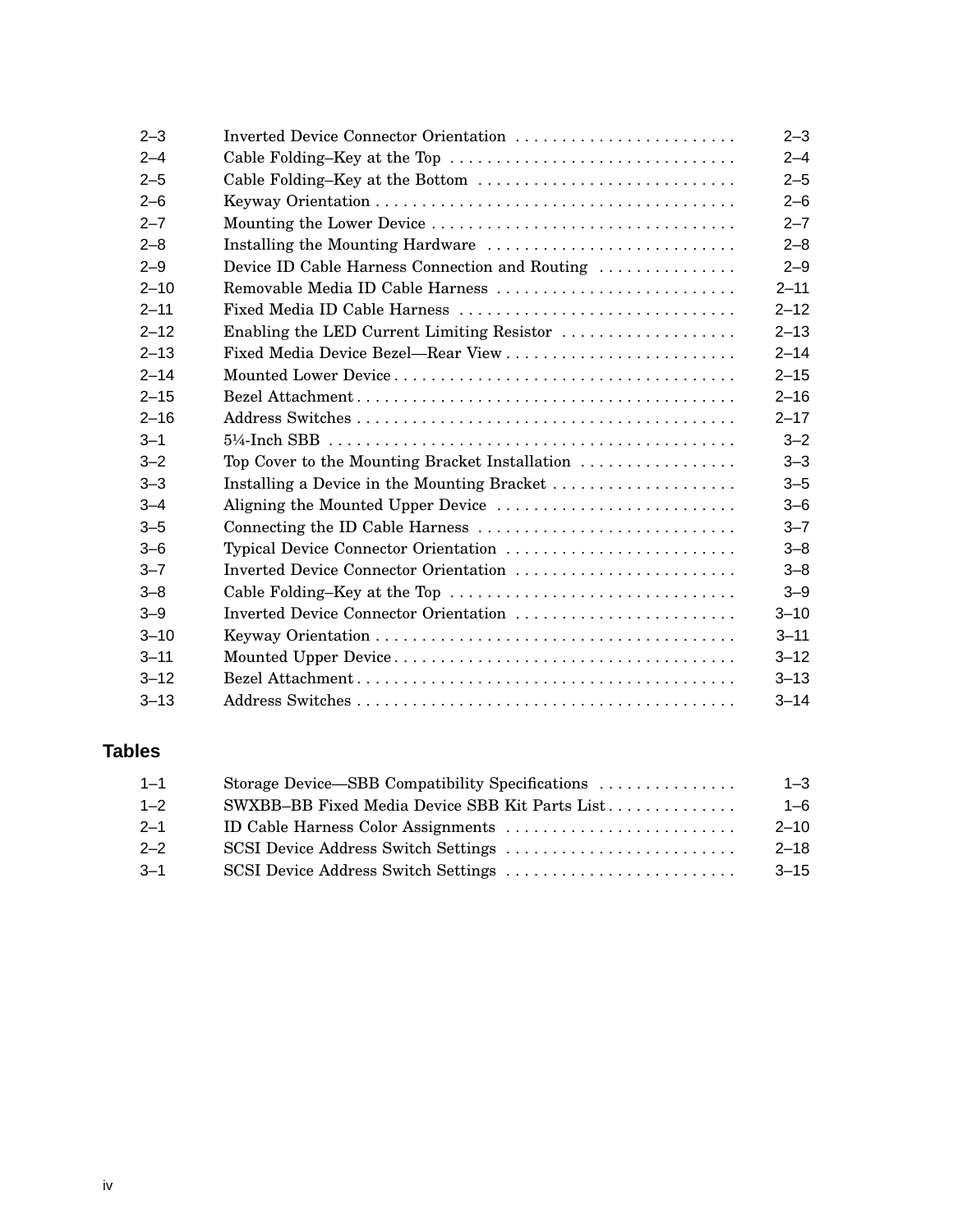## **Preface**

This installation guide describes the procedures for installing either a Digital™ or another manufacturer's 5¼-inch form factor *fixed* or *removable* storage device in a 5¼-inch modular carrier to create a StorageWorks building block (SBB).

## **Intended Audience**

This guide is for use by personnel responsible for installing storage devices in a modular carrier to create an SBB.

#### **Structure**

This guide is organized as follows:

| Chapter 1 | Describes the procedures for determining device and modular carrier<br>compatibility and selecting the appropriate mounting holes and<br>hardware.                                      |
|-----------|-----------------------------------------------------------------------------------------------------------------------------------------------------------------------------------------|
| Chapter 2 | Describes the procedures for installing a full-height $5\frac{1}{4}$ -inch storage<br>device or a <i>lower</i> half-height $5\frac{1}{4}$ -inch storage device in a modular<br>carrier. |
| Chapter 3 | Describes the procedures for installing the <i>upper</i> half-height 5 <sup>1</sup> / <sub>4</sub> -inch<br>storage device in a modular carrier.                                        |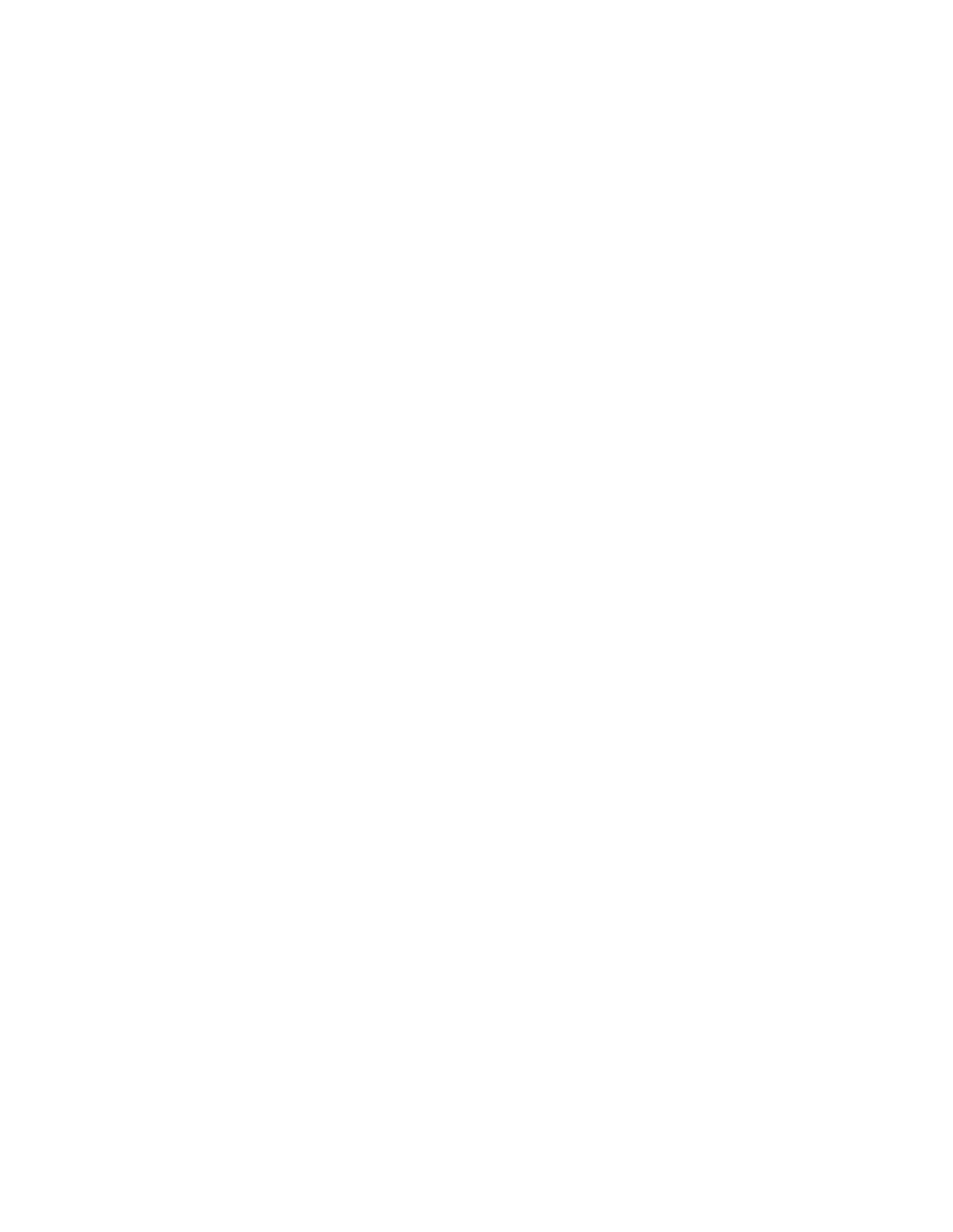## **Preliminary Procedures**

This chapter describes the procedures for determining device and modular carrier compatibility and selecting the appropriate mounting holes and hardware.

#### **1.1 Device Qualification**

The customer and the device manufacturer are responsible for performing the required tests and to take all actions required to make the assembled SBBs containing a non-Digital device fully comply with all country-specific standards (for example, FCC, CSA, TUV, and UL). The customer and the device manufacturer also are required to install the certification labels.

\_ Note \_

Electronic devices emit radio frequencies that under certain conditions may interfere with other electronic equipment or radio frequency transmissions.

Should operation of this completed SBB cause unacceptable interference, the customer is responsible for taking whatever steps are necessary to correct the interference.

This modular carrier is intended for use only with storage devices that comply with the appropriate product safety requirements of UL1950, CSA950, or EN60 950.

For a list of qualified small computer system interface (SCSI) devices, contact your Digital account representative or the latest edition of the *StorageWorks Solutions Configuration Guide*.

#### **CAUTION**

All of the components (devices, cables, interfaces, and so forth) can be damaged by electrostatic discharge (ESD).

*Do not* implement the procedures in this document until you have taken proper precautions against ESD. As a *minimum*, you must wear an ESD grounding strap whenever you handle any component or storage device, or remove the SBB cover.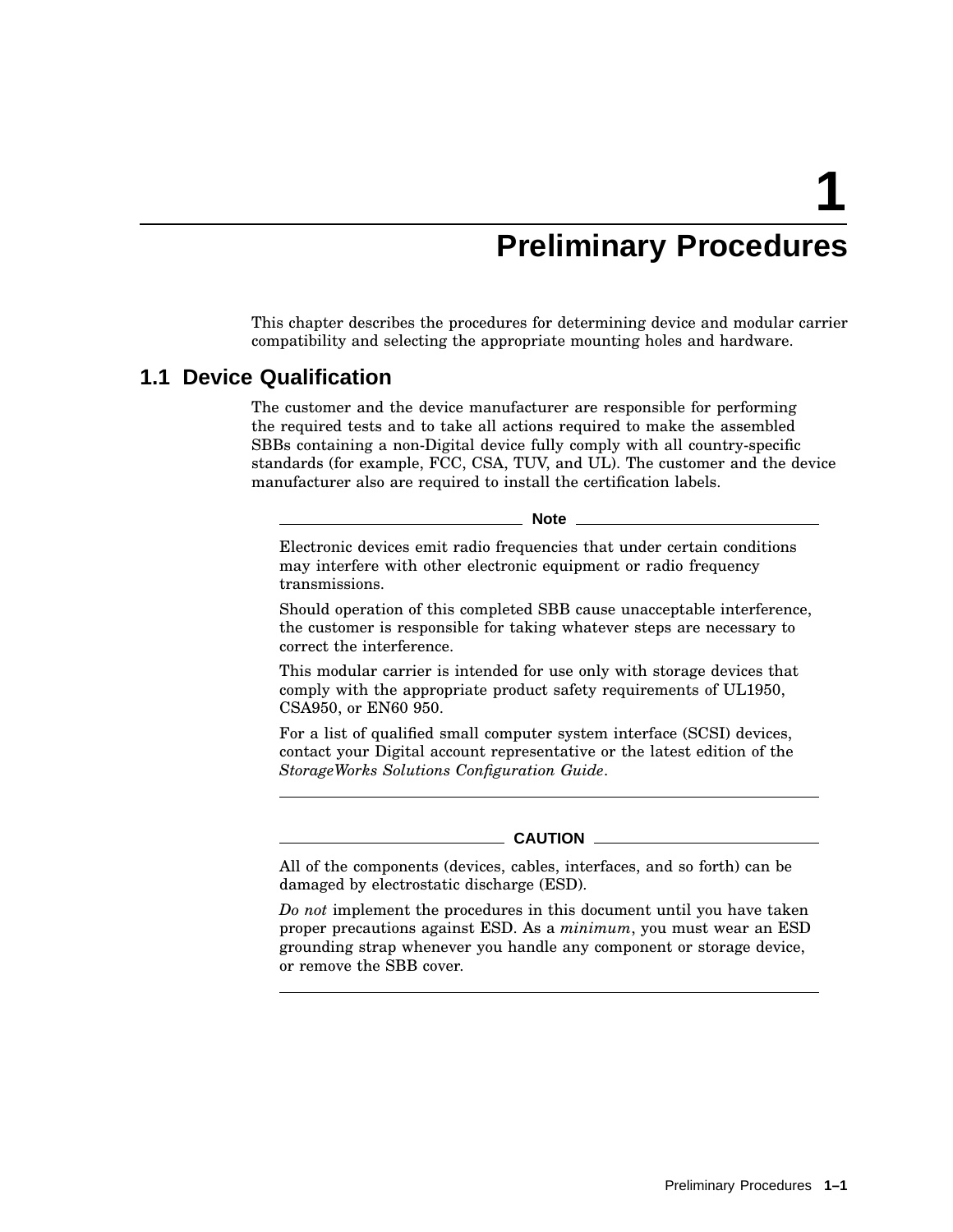## **1.2 Compatibility**

All Digital devices (for example, TZ™, RZ™, and EZ™ devices) can be installed in an SBB. Storage devices from other manufacturers may not be compatible. Compare the device specifications with those in Table 1–1 *before* assembling the SBB.

**Note** \_\_\_\_\_\_\_\_\_

Unless specifically stated otherwise, the storage device must comply with *all* the specifications listed in Table 1–1. *Any device that does not comply cannot be installed*.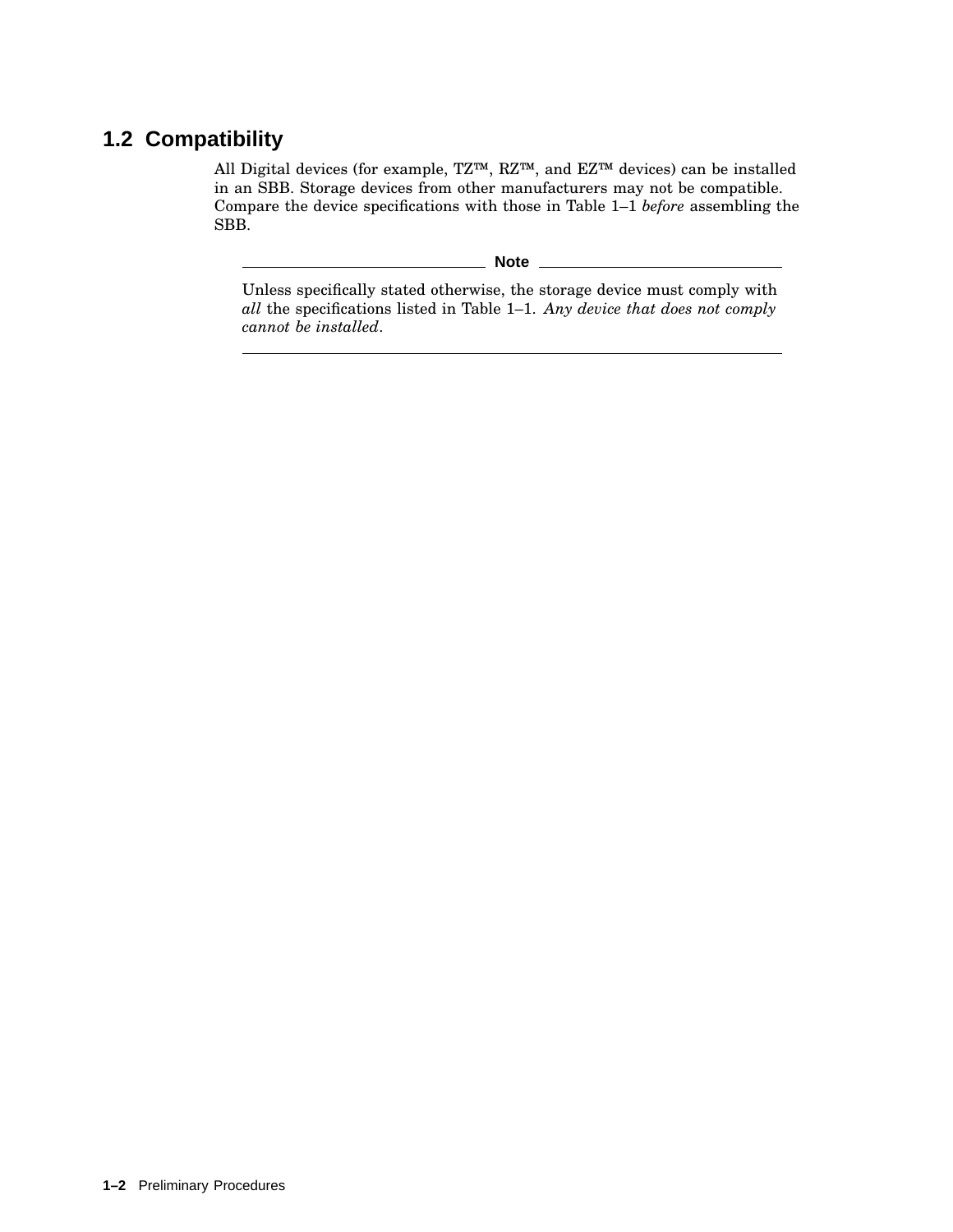|                                                                                                                                                                                                                                                       | Full-Height Device |                  | Half-Height Device                                                 |                                                                                                                                |  |  |  |
|-------------------------------------------------------------------------------------------------------------------------------------------------------------------------------------------------------------------------------------------------------|--------------------|------------------|--------------------------------------------------------------------|--------------------------------------------------------------------------------------------------------------------------------|--|--|--|
|                                                                                                                                                                                                                                                       | mm                 | in               | mm                                                                 | in                                                                                                                             |  |  |  |
| Height                                                                                                                                                                                                                                                | 82.50              | 3.25             | 43.00                                                              | 1.70                                                                                                                           |  |  |  |
| Width                                                                                                                                                                                                                                                 | 146.00             | 5.75             | 146.00                                                             | 5.75                                                                                                                           |  |  |  |
| Depth                                                                                                                                                                                                                                                 | 203.20             | 8.00             | 203.20                                                             | 8.00                                                                                                                           |  |  |  |
|                                                                                                                                                                                                                                                       |                    |                  |                                                                    |                                                                                                                                |  |  |  |
| Full-Height: 55.5 Watts <i>total</i> power consumption $(+5 \text{ V dc}$ and $+12 \text{ V dc})$<br>Half-Height: 27.75 Watts <i>total</i> power consumption (+5 V dc and +12 V<br>dc)                                                                |                    |                  |                                                                    |                                                                                                                                |  |  |  |
| The configuration of the <i>device power connector</i> must be as shown in<br>Figure 1-4, and it must be wired as follows:                                                                                                                            |                    |                  |                                                                    |                                                                                                                                |  |  |  |
| Pin $4+5$ V dc                                                                                                                                                                                                                                        |                    |                  |                                                                    |                                                                                                                                |  |  |  |
| Pin 3 +5 V dc Return<br>Pin 2 +12 V dc Return                                                                                                                                                                                                         |                    |                  |                                                                    |                                                                                                                                |  |  |  |
| Pin $1+12$ V dc                                                                                                                                                                                                                                       |                    |                  |                                                                    |                                                                                                                                |  |  |  |
|                                                                                                                                                                                                                                                       |                    |                  | A minimum air flow of 3 CFM must be sufficient to cool the device. |                                                                                                                                |  |  |  |
| • Device SCSI connector must comply to ANSI standard X3.131-1986                                                                                                                                                                                      |                    |                  |                                                                    |                                                                                                                                |  |  |  |
| SCSI connector must be located on the rear of the device.                                                                                                                                                                                             |                    |                  |                                                                    |                                                                                                                                |  |  |  |
| • Internal SCSI device bus termination can be disabled.                                                                                                                                                                                               |                    |                  |                                                                    |                                                                                                                                |  |  |  |
|                                                                                                                                                                                                                                                       |                    |                  |                                                                    |                                                                                                                                |  |  |  |
| The lower device hole mounting pattern must match one of the patterns<br>shown in Figure 1–5.                                                                                                                                                         |                    |                  |                                                                    |                                                                                                                                |  |  |  |
| To determine which SBB hole pattern to use, insert the device in the left<br>SBB cover and move it around until all four SBB mounting holes match<br>four device mounting holes. It is suggested that you mark the SBB holes<br>for future reference. |                    |                  |                                                                    |                                                                                                                                |  |  |  |
| Only 6–32 and M3 mounting screws are provided with the SBB. Use the<br>screws listed in the device specifications. If you are not sure which screw<br>to use, the correct size can be inserted and finger-tightened.                                  |                    |                  |                                                                    |                                                                                                                                |  |  |  |
| <b>CAUTION</b>                                                                                                                                                                                                                                        |                    |                  |                                                                    |                                                                                                                                |  |  |  |
|                                                                                                                                                                                                                                                       |                    | $SCSI-2$ wiring. |                                                                    | • SCSI device address can be disabled (optional).<br>Installing the wrong size screw or cross-threading a screw can damage the |  |  |  |

#### **Table 1–1 Storage Device—SBB Compatibility Specifications**

Installing the wrong size<br>threaded mounting hole.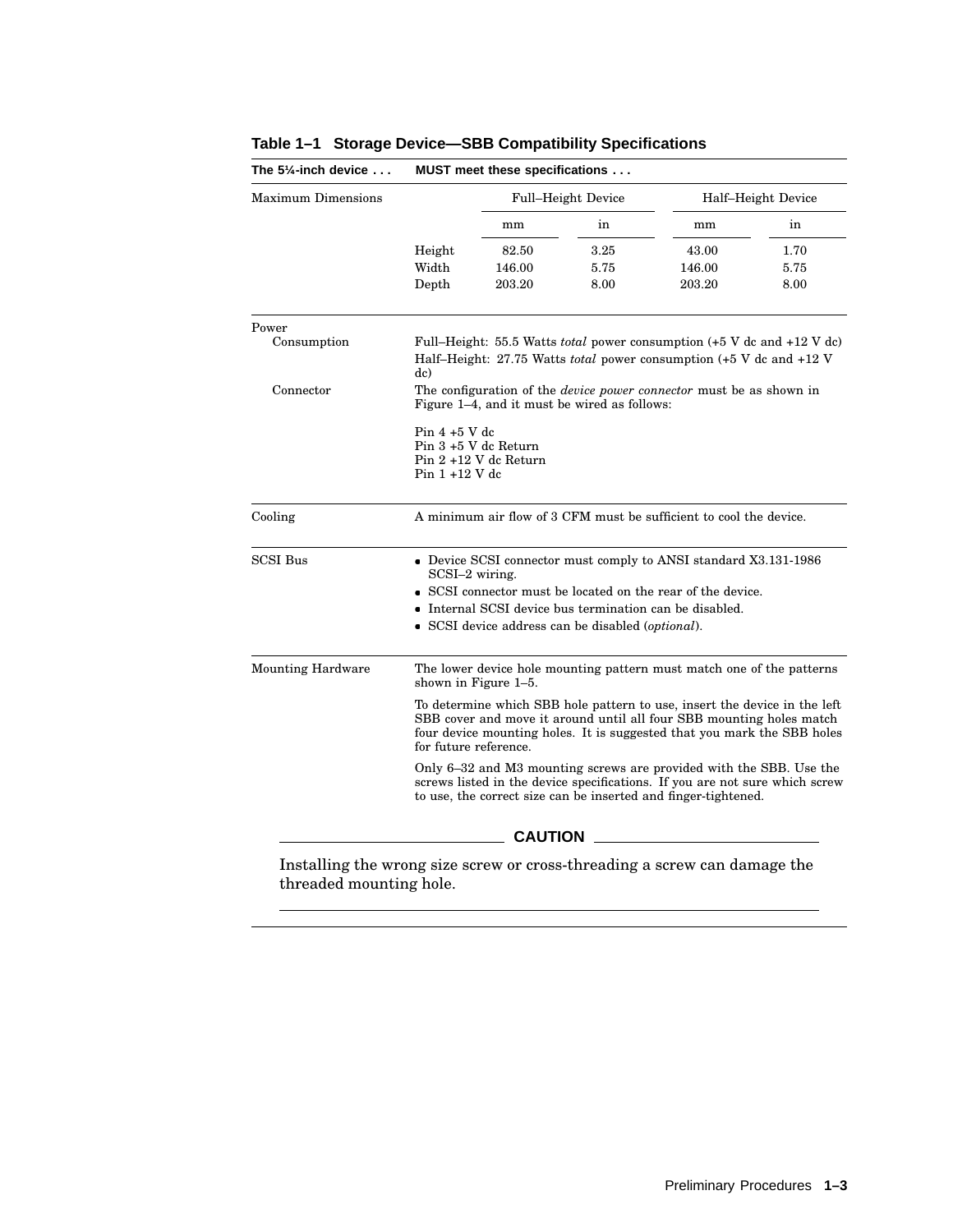



**Figure 1–2 Maximum Full–Height Device Measurements**



CXO-4157A-MC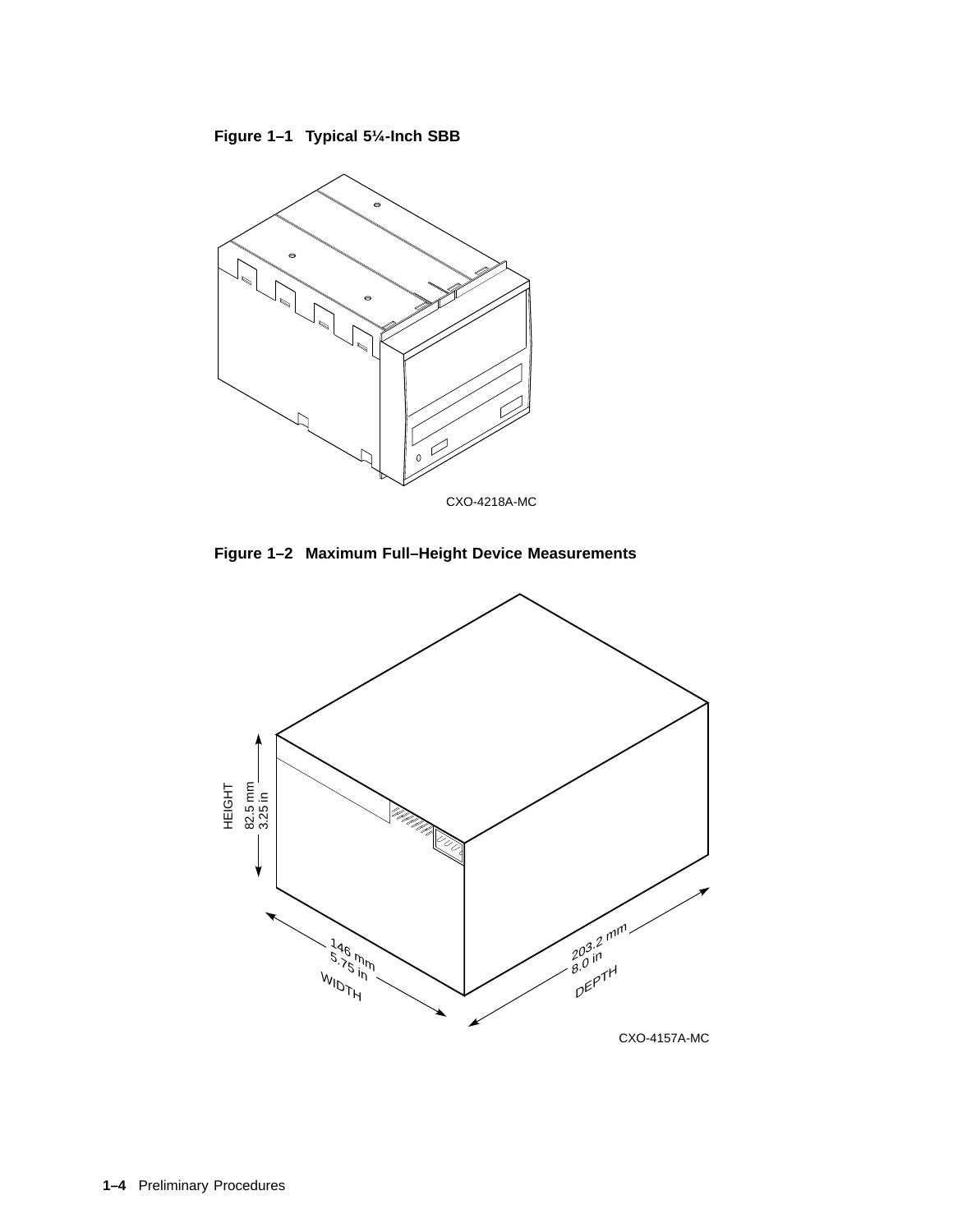







CXO-4102A-MC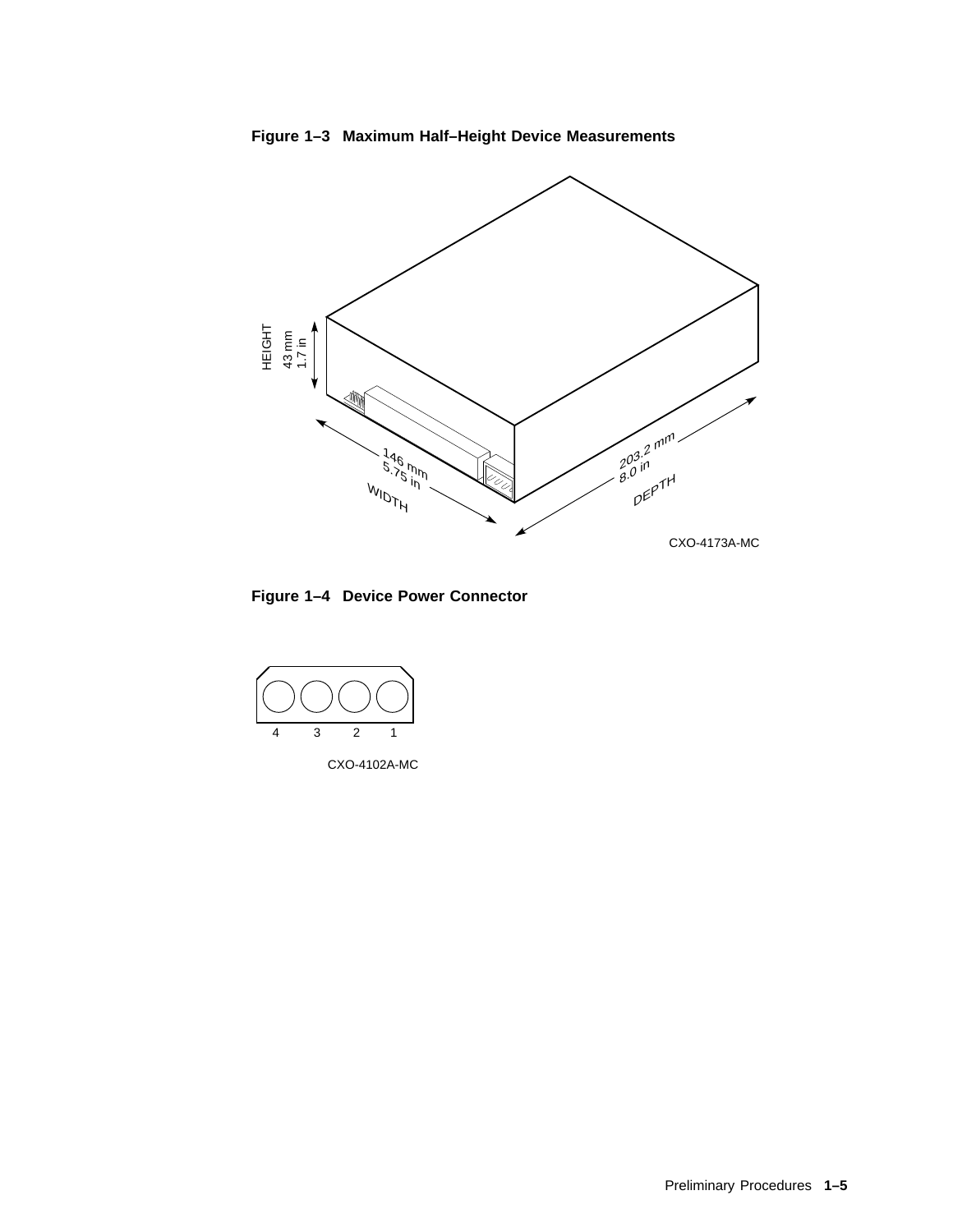**Figure 1–5 5¼-Inch SBB Lower Device Mounting Hole Pattern**



## **1.3 Fixed Media Device Installation Kit**

Table 1–2 and Figure 1–6 describe the fixed media device SBB kit.

| <b>Description</b>                          | <b>Callout No.</b> | Quantity       |
|---------------------------------------------|--------------------|----------------|
| Bezel extraction tool                       |                    |                |
| Bezel, fixed media device                   | Θ                  |                |
| Bezel, removable media device               | 7                  |                |
| Bezel half-height filler panel              | ❸                  |                |
| Bezel label                                 | G                  |                |
| ID cable harness (with LED flex circuit)    | ⊕                  |                |
| ID cable harness (without LED flex circuit) | ∞                  |                |
| Label, bottom cover                         | ⊕                  |                |
| Mounting bracket, half-height               | Θ                  |                |
| SBB cover, bottom                           | ⑩                  |                |
| SBB cover, top                              |                    |                |
| Screw, machine, 4–40 flat head              | œ                  | 4              |
| Screw, machine, 4–40 pan head               | Ø                  | 4              |
| Screw, machine 6–32 pan head                | O                  | 4              |
| Screw, machine M3, flat head                | ℗                  | 4              |
| Screw, machine M3, pan head                 | O                  | 4              |
| Universal SCSI cable                        | ®                  | $\overline{2}$ |

**Table 1–2 SWXBB–BB Fixed Media Device SBB Kit Parts List**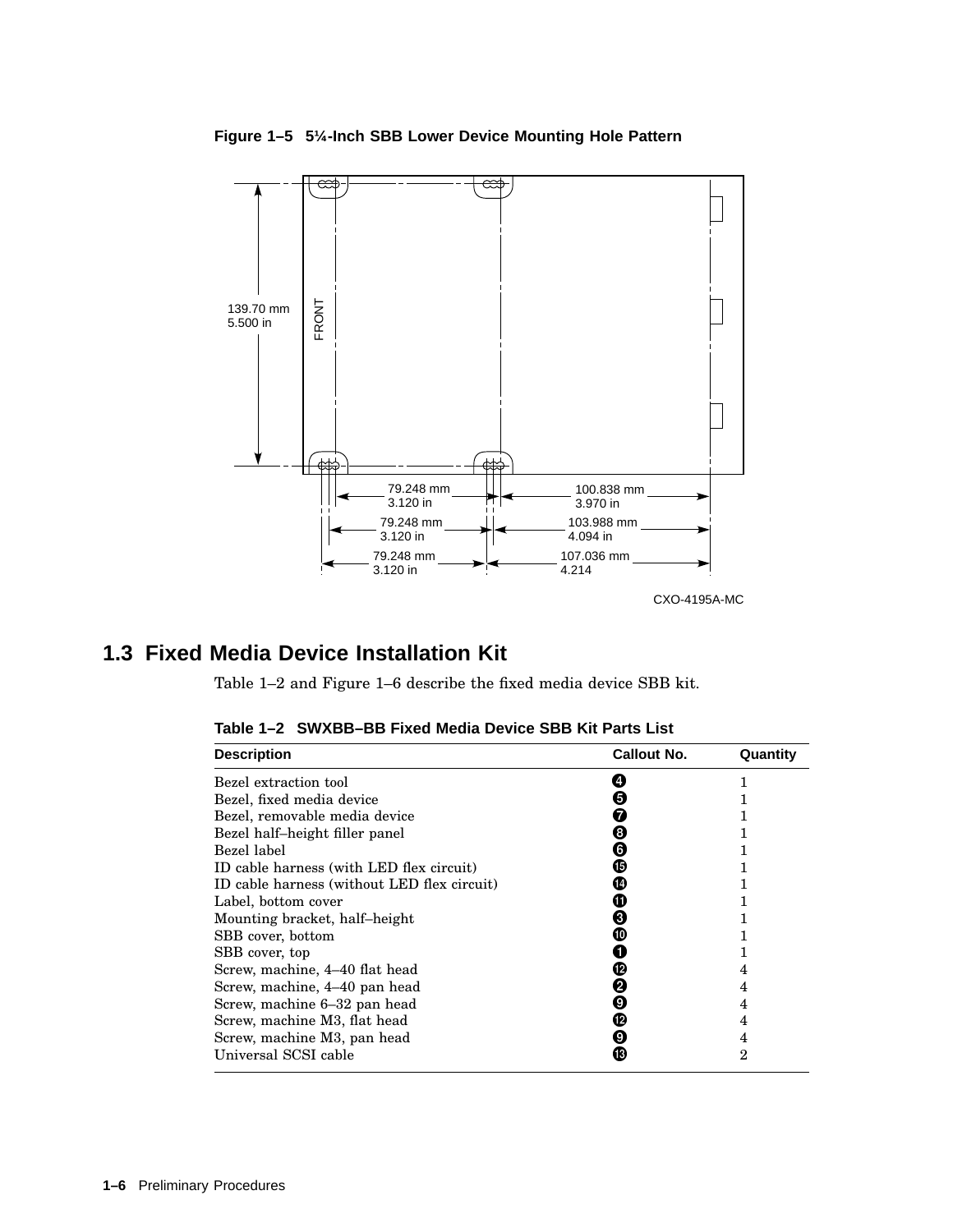

**Figure 1–6 Fixed and Removable Media Device Components**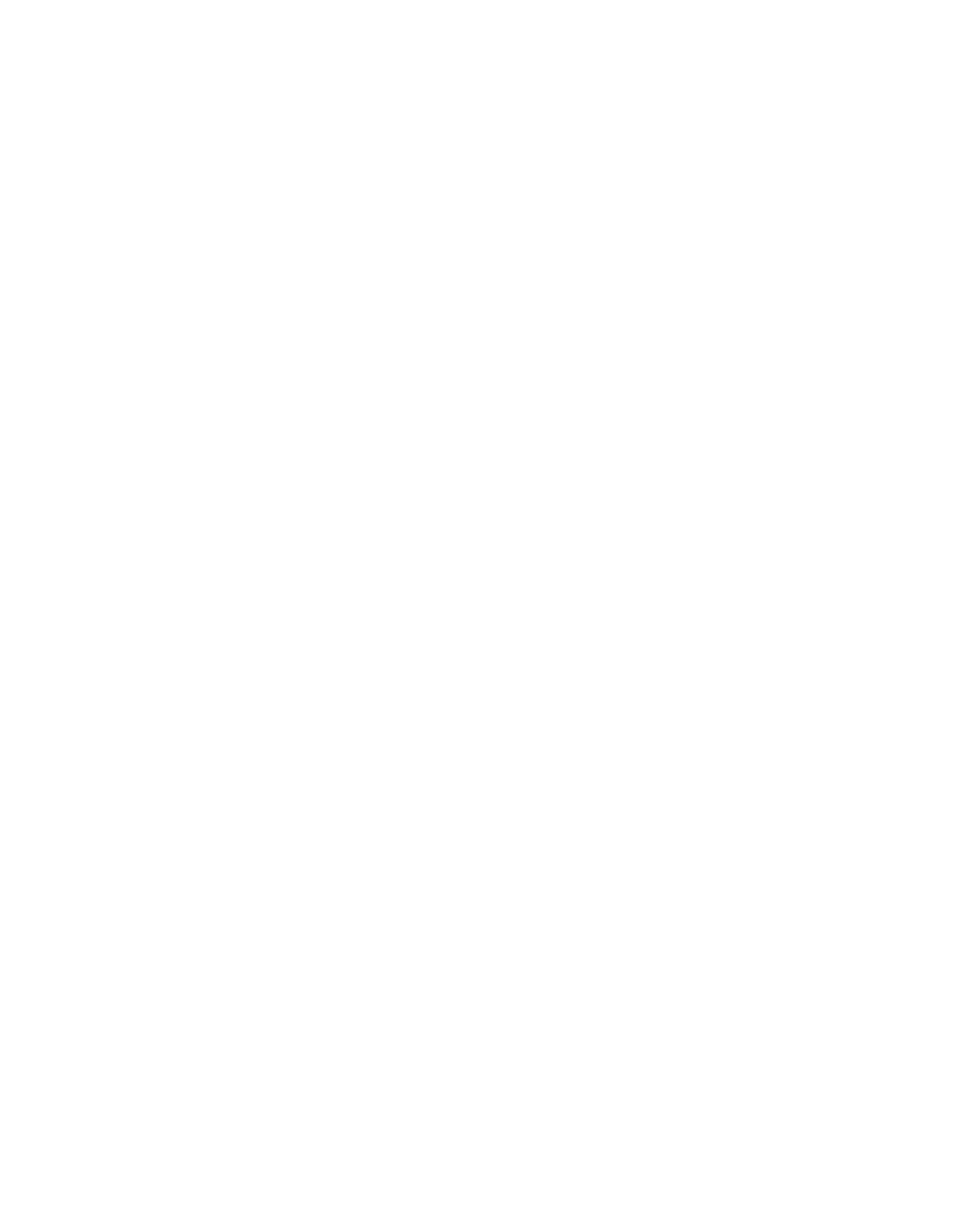**2**

## **Installing a Full–Height or Lower Half–Height 5¼-Inch Device**

This chapter describes the procedures for installing either a full-height (FH) or a *lower* 5¼-inch half-height (HH) *removable* media device in a 5¼-inch StorageWorks generic carrier to create a StorageWorks building block (SBB). The first HH media device is usually installed in the lower position.

Installing a FH fixed media device or a lower HH removable media device in a modular carrier requires that you complete the procedures in the following sequence:

- Connect the ID cable harness to the universal small computer system interface (SCSI) cable
- Fold the universal SCSI cable
- Connect the universal SCSI cable to the device
- Align the lower device
- Mount the fixed media device light emitting diodes (LEDs)
- Assemble the SBB
- Attach the bezel
- Set the device SCSI ID address

**Note**

Because there is no significant difference between installing a full-height device or a lower half-height device, there is only one set of procedures. Only half-height devices are shown in the illustrations.

#### **CAUTION**

All of the components (devices, cables, interfaces, and so forth) can be damaged by electrostatic discharge (ESD).

*Do not* implement the procedures in this document until you have taken proper precautions against ESD. As a *minimum*, you must wear an ESD grounding strap whenever you handle any component or storage device, or remove the SBB cover.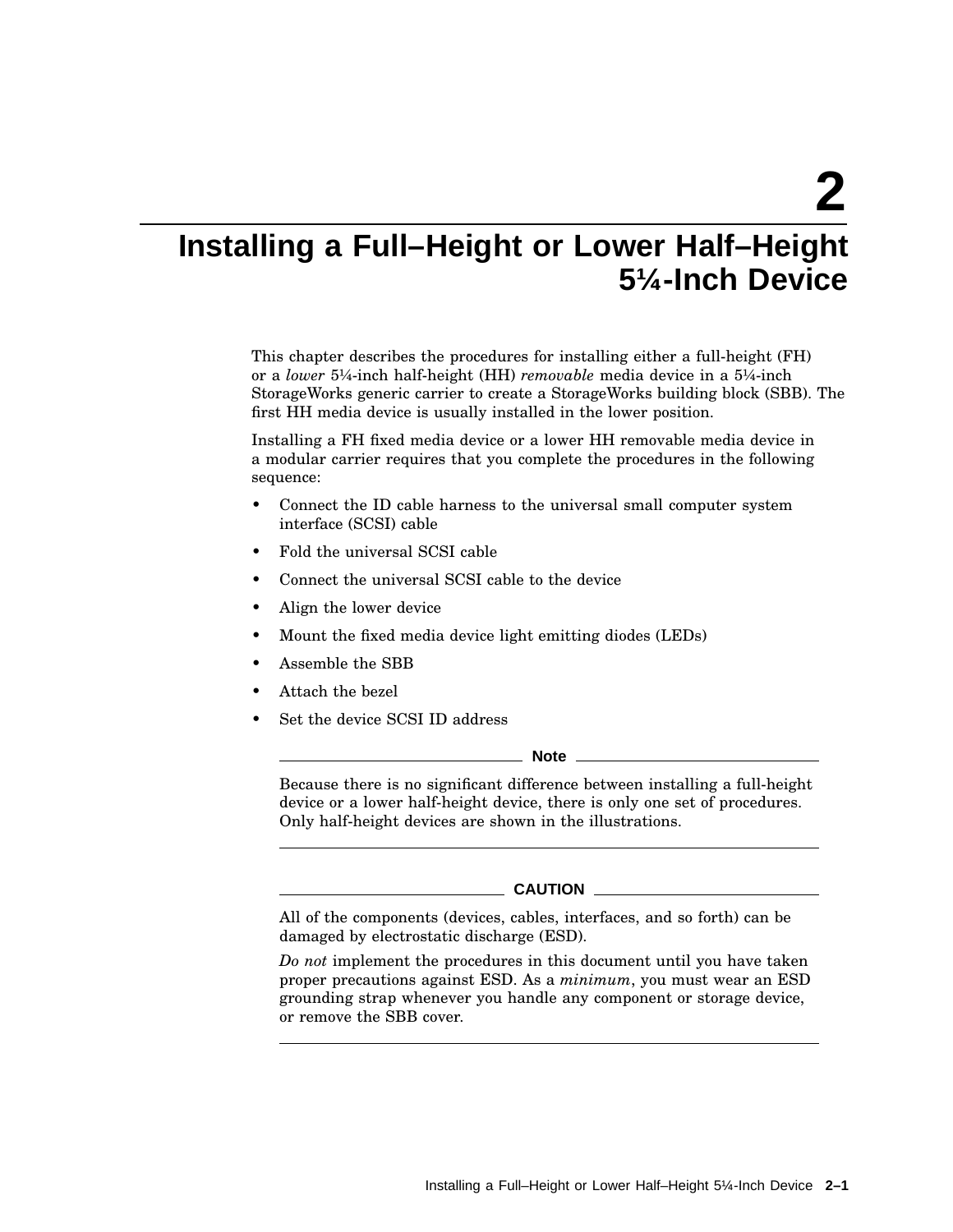## **2.1 Connecting the ID Cable Harness**

Complete the following procedure to connect the ID cable harness to the universal SCSI cable:

- 1. Orient the ID cable harness connector so that the colored signal wires are at the top and the BLACK signal return wires are at the bottom.
- 2. Connect the ID cable harness connector to the universal small computer system interface (SCSI) cable ID header as shown in Figure 2–1.

**Figure 2–1 Connecting the ID Cable Harness**

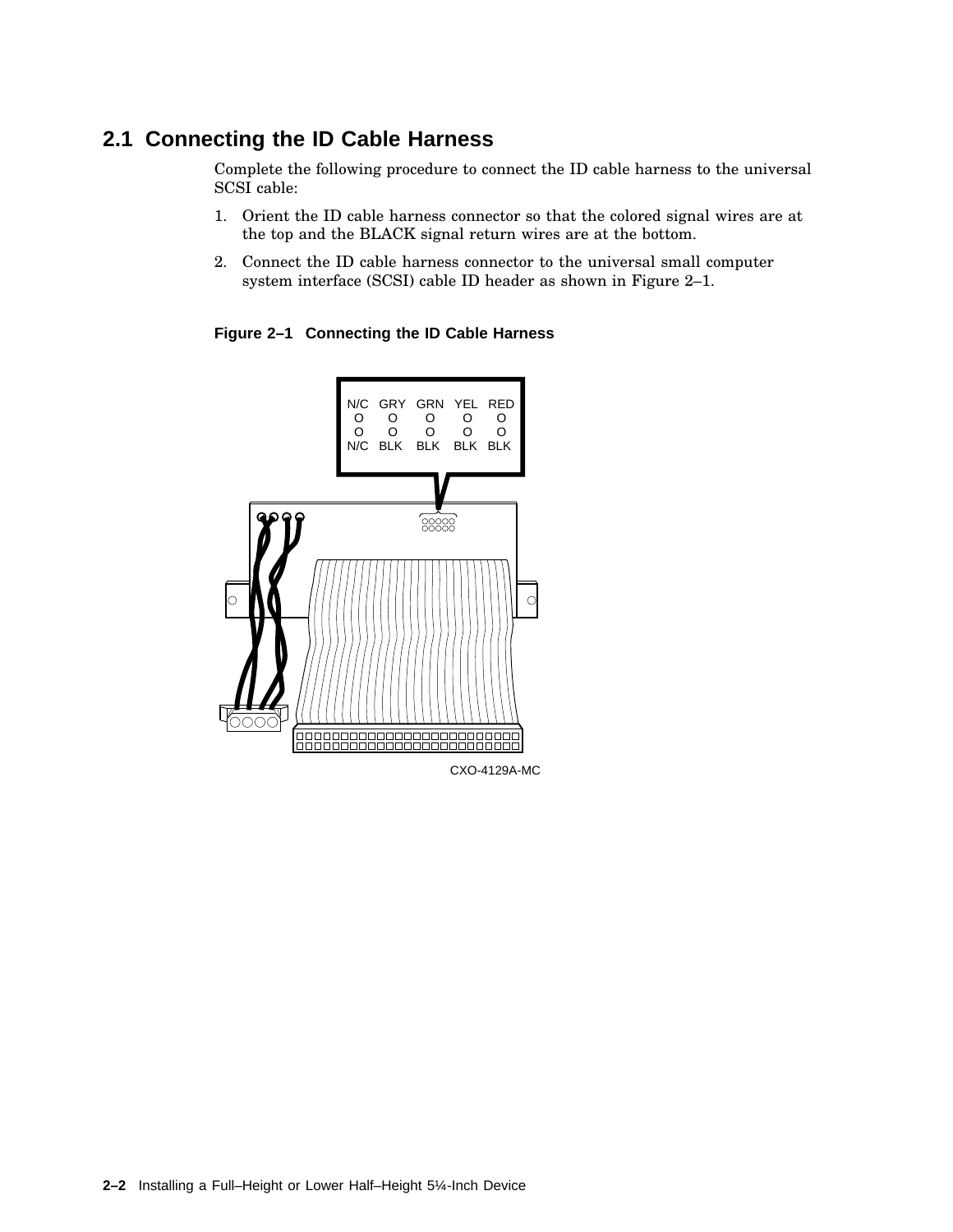## **2.2 Folding the Universal SCSI Cable**

The universal SCSI cable must be folded in a specific manner to make sure that the connector properly mates with the SCSI connector on the device. Complete the following procedure to make sure you have folded the cable correctly:

- 1. Position the device as it will be installed in the SBB and note the position of the keyway on the device SCSI connector.
- 2. When the device connector is positioned with the keyway at the top as shown in Figure 2–2, fold the cable as shown in the callouts in Figure 2–4.

**Figure 2–2 Typical Device Connector Orientation**



3. When the device connector is positioned with the keyway at the bottom as shown in Figure 2–3, fold the cable as shown in the callouts in Figure 2–5.





CXO-4193A-MC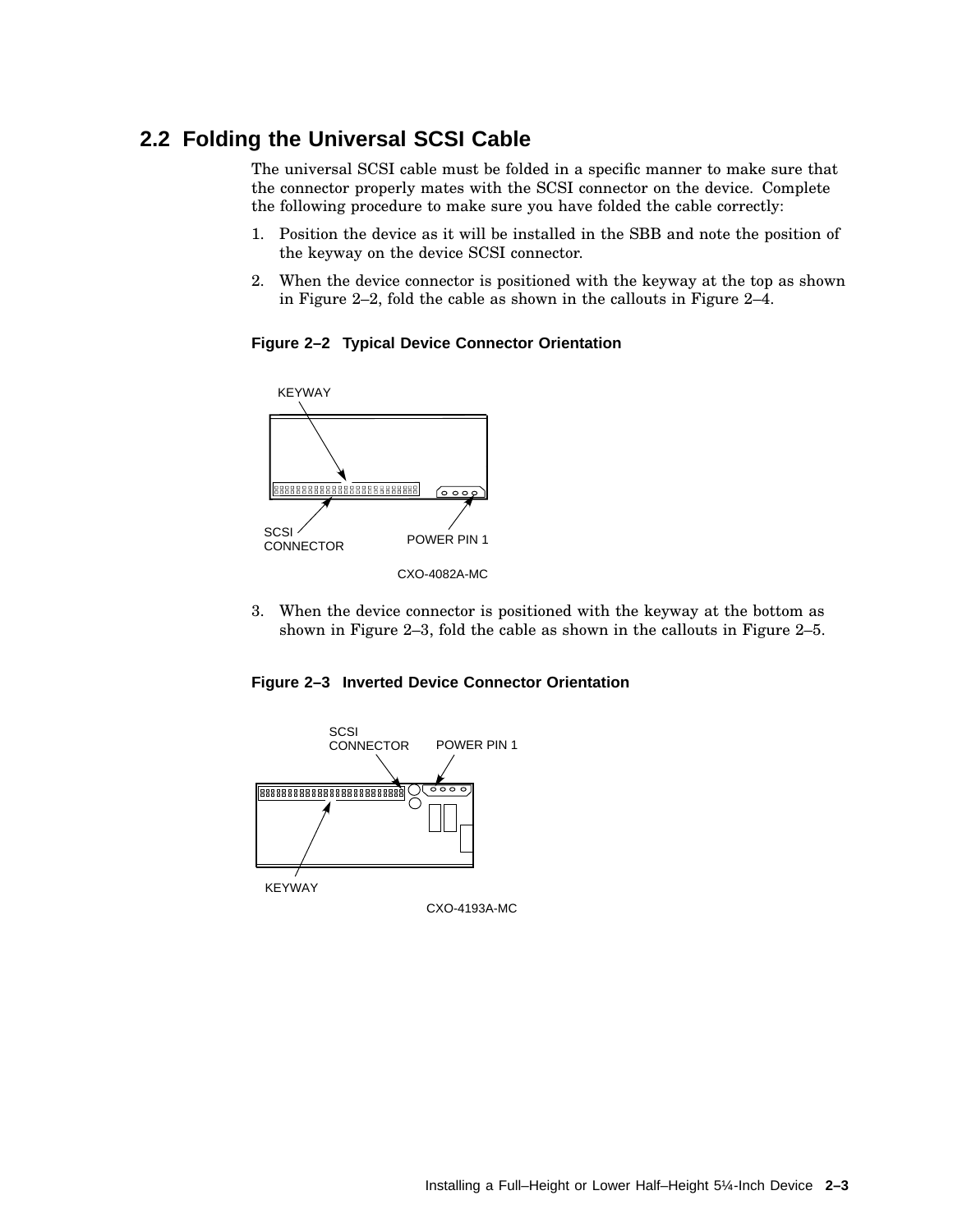Make sure the red stripe and the keyway are properly positioned.



**Figure 2–4 Cable Folding–Key at the Top**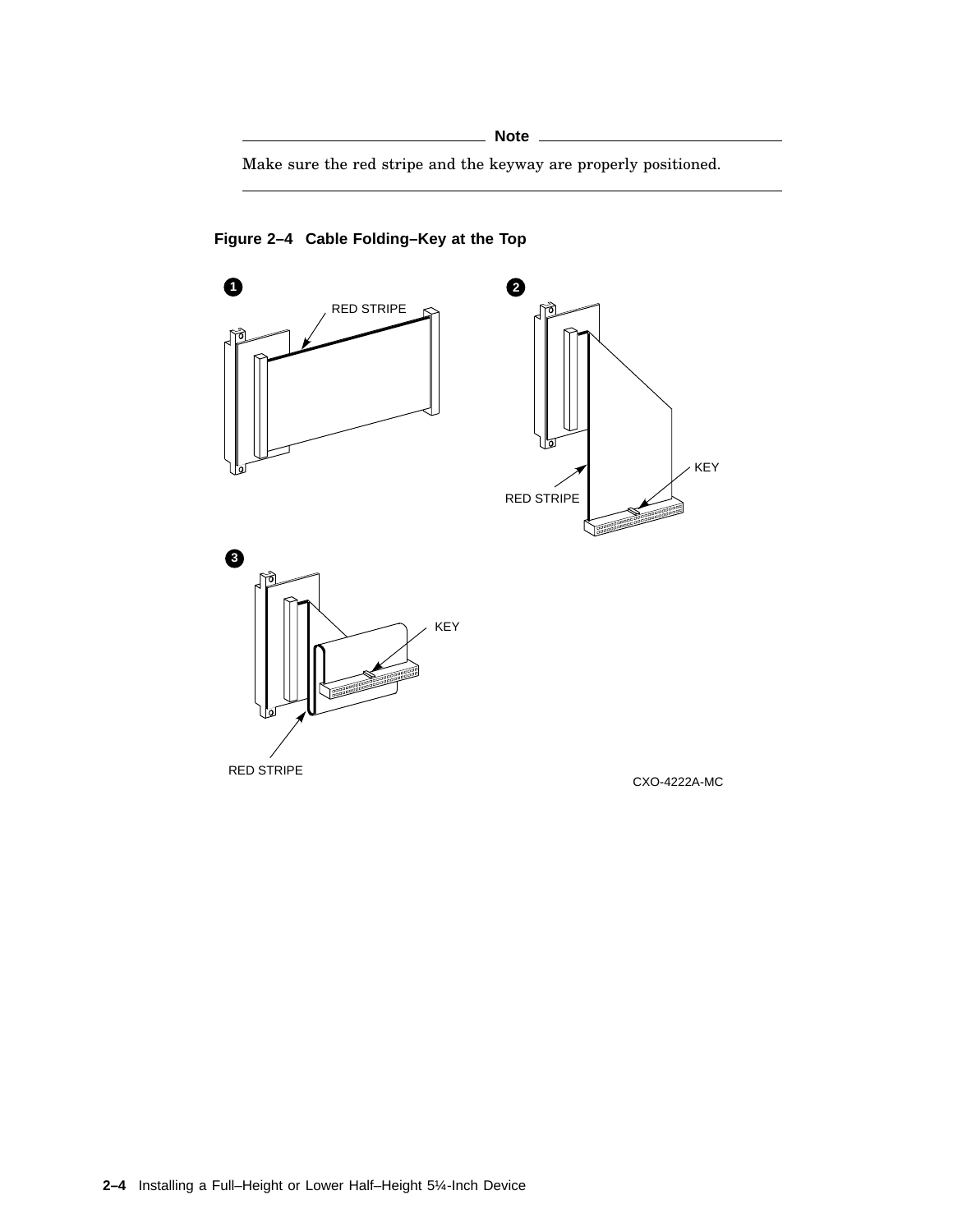Make sure the red stripe and the keyway are properly positioned.



**Figure 2–5 Cable Folding–Key at the Bottom**

CXO-4223A-MC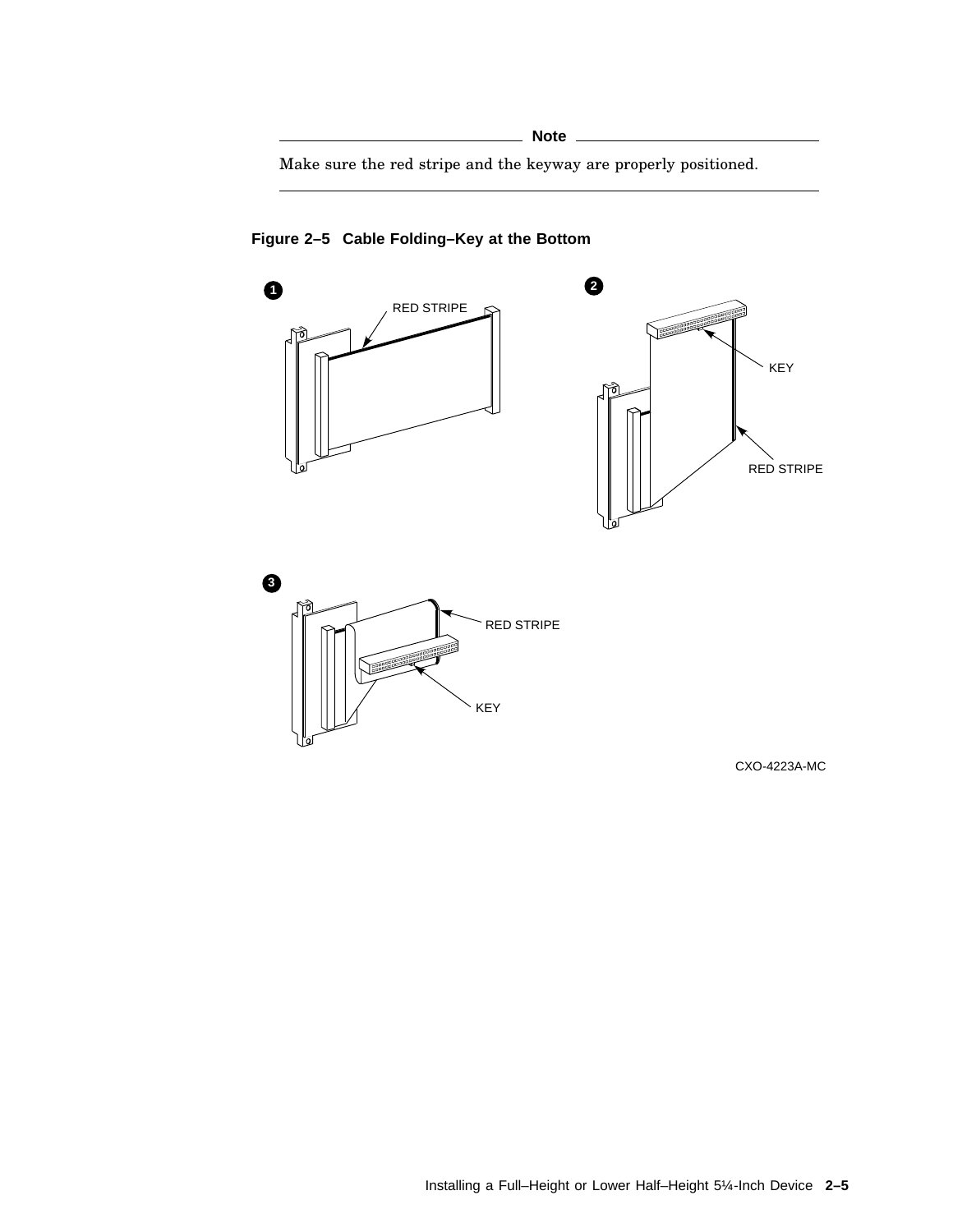### **2.3 Connecting the Universal SCSI Cable to the Device**

Complete the following procedure to connect the universal SCSI cable to the device and to mount the device:

- 1. Make sure the ribbon cable is still folded while plugging in the connector.
- 2. Stand the device on end with the SCSI connector facing up.
- 3. Connect the universal SCSI cable 50-pin SCSI connector to the device as shown in Figure 2–6.
- 4. Connect the universal SCSI cable 4-pin power connector to the device.

**Figure 2–6 Keyway Orientation**

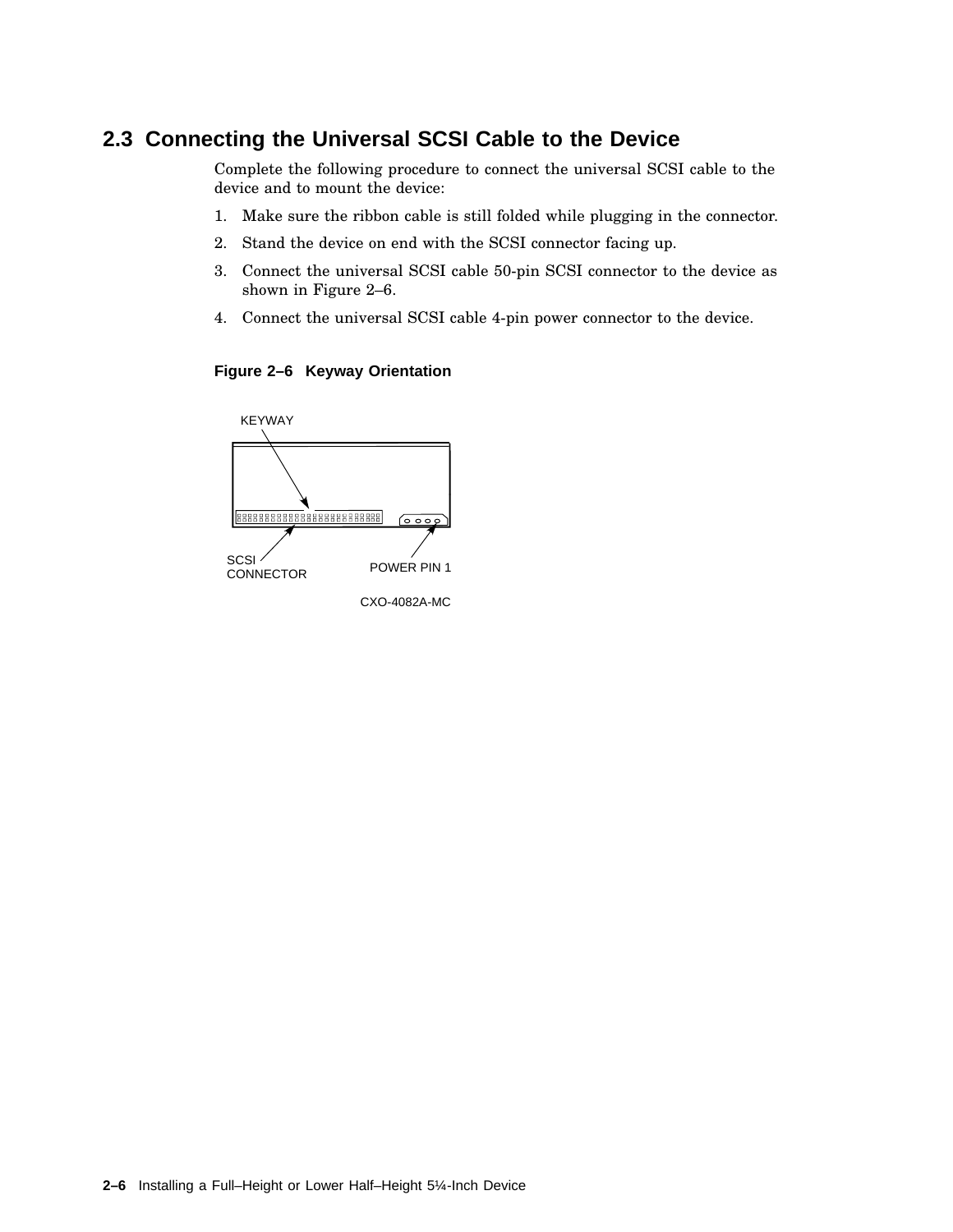### **2.4 Aligning the Lower Device**

Complete the following procedure to align the lower device in the SBB:

1. Slide the device into the bottom SBB cover as shown in Figure 2–7, but *do not* engage the top and bottom SBB covers.

**Figure 2–7 Mounting the Lower Device**

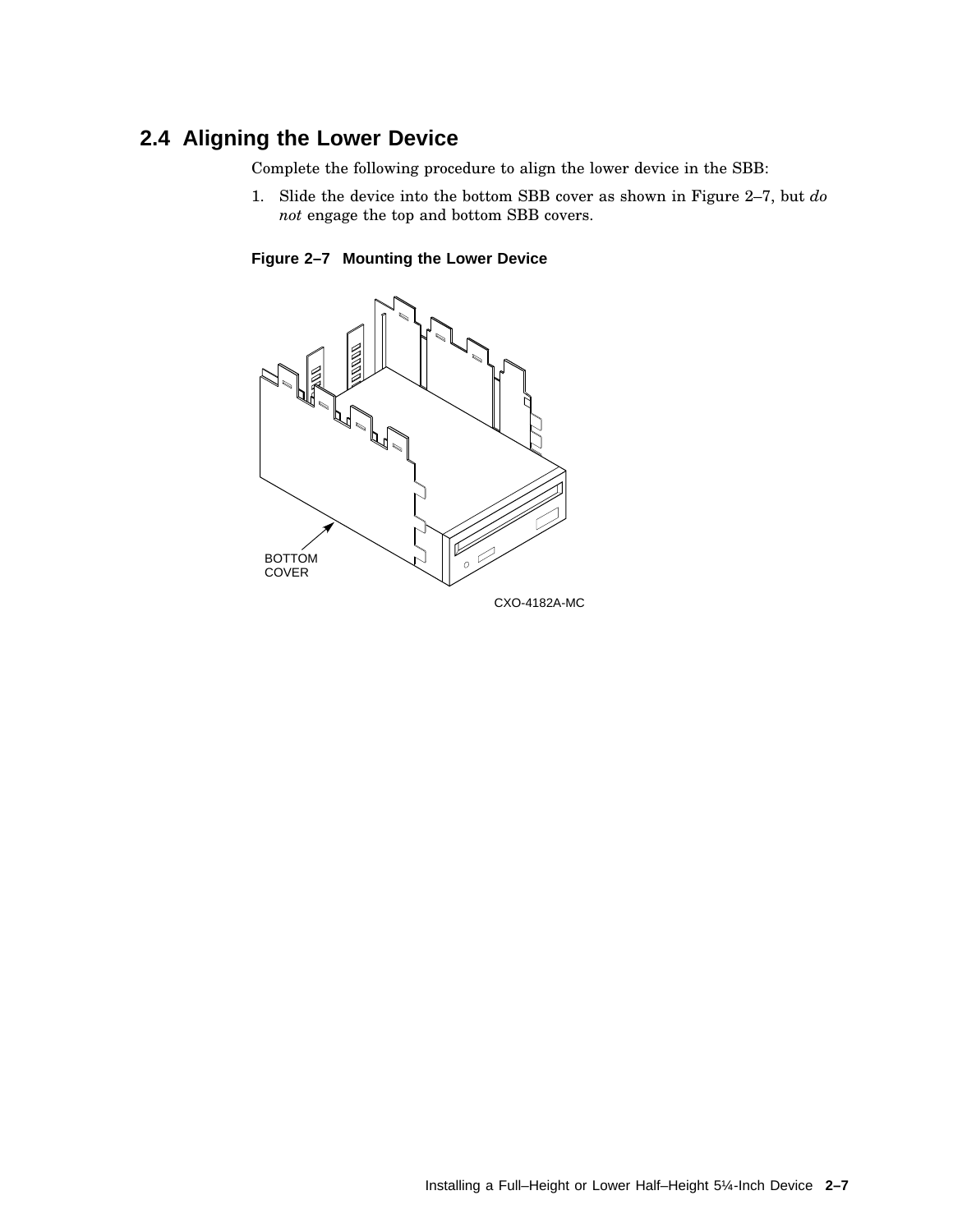2. Place the bottom SBB cover on its side as shown in Figure 2–8.



#### **Figure 2–8 Installing the Mounting Hardware**

Refer to device documentation to determine whether 6–32 or M3 screws are used to mount the device.

- 3. Select the appropriate pan for mounting the device (that is, 6–32 or M3).
- 4. Align the device mounting holes with the appropriate bottom SBB cover mounting holes.

**Note** 

If you are in doubt about which are the correct screws, insert and *finger-tighten* one of the mounting screws.

- 5. Install the screws and tighten securely.
- 6. Locate the device ID connector.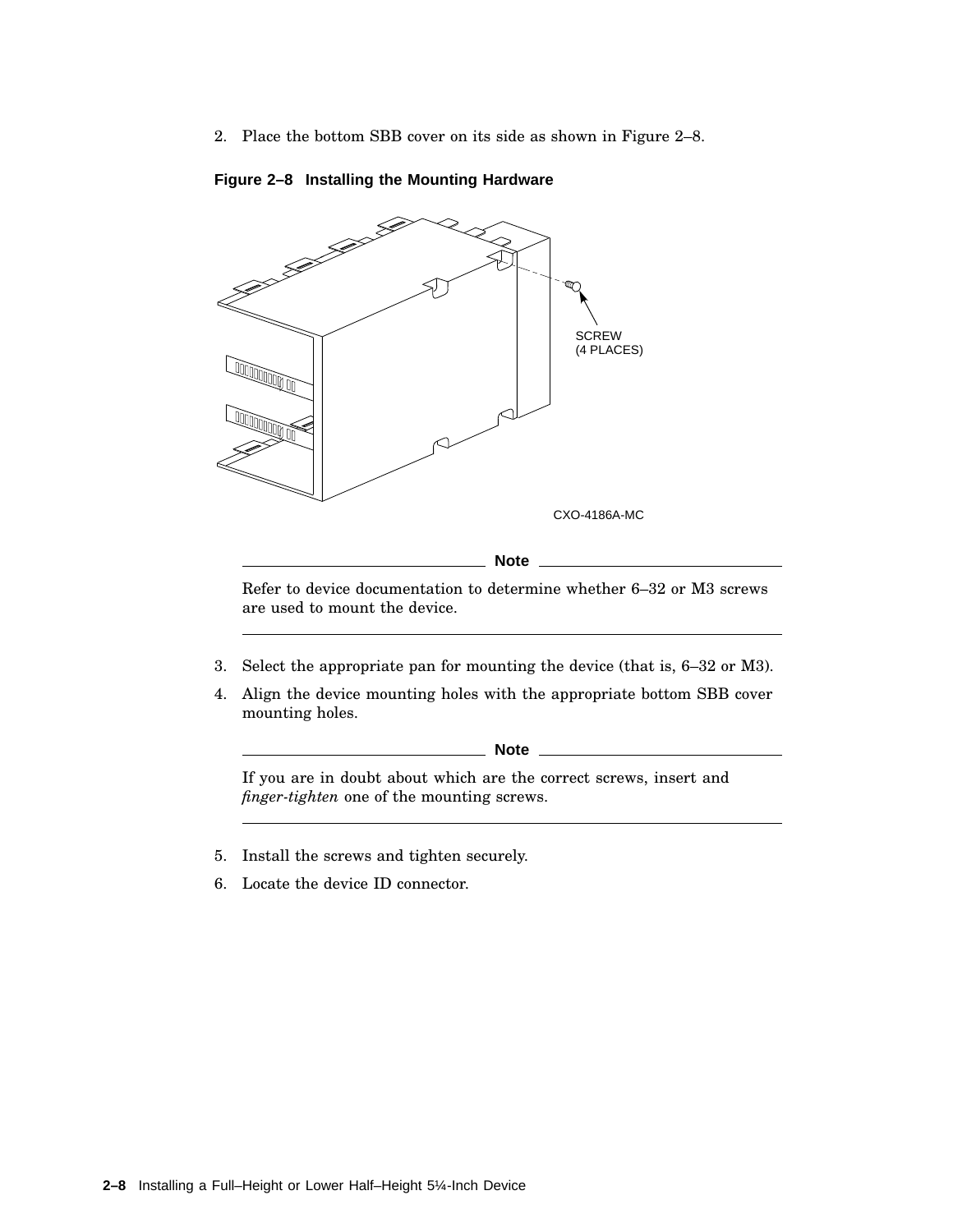#### **CAUTION**

*Do not* route the ID cable harness between the top and bottom of the device. This restricts air flow and can impede the mechanical fit within the StorageWorks shelf.

7. Route the ID cable harness.

If these connectors are located at the front of the device, you must route the ID cable harness between the side of the device and the bottom SBB cover (Options 1 or 2, Figure 2–9).

If these are located at the rear of the device, coil the harness and store it at the rear of the device (Option 3, Figure 2–9).





CXO-4131A-MC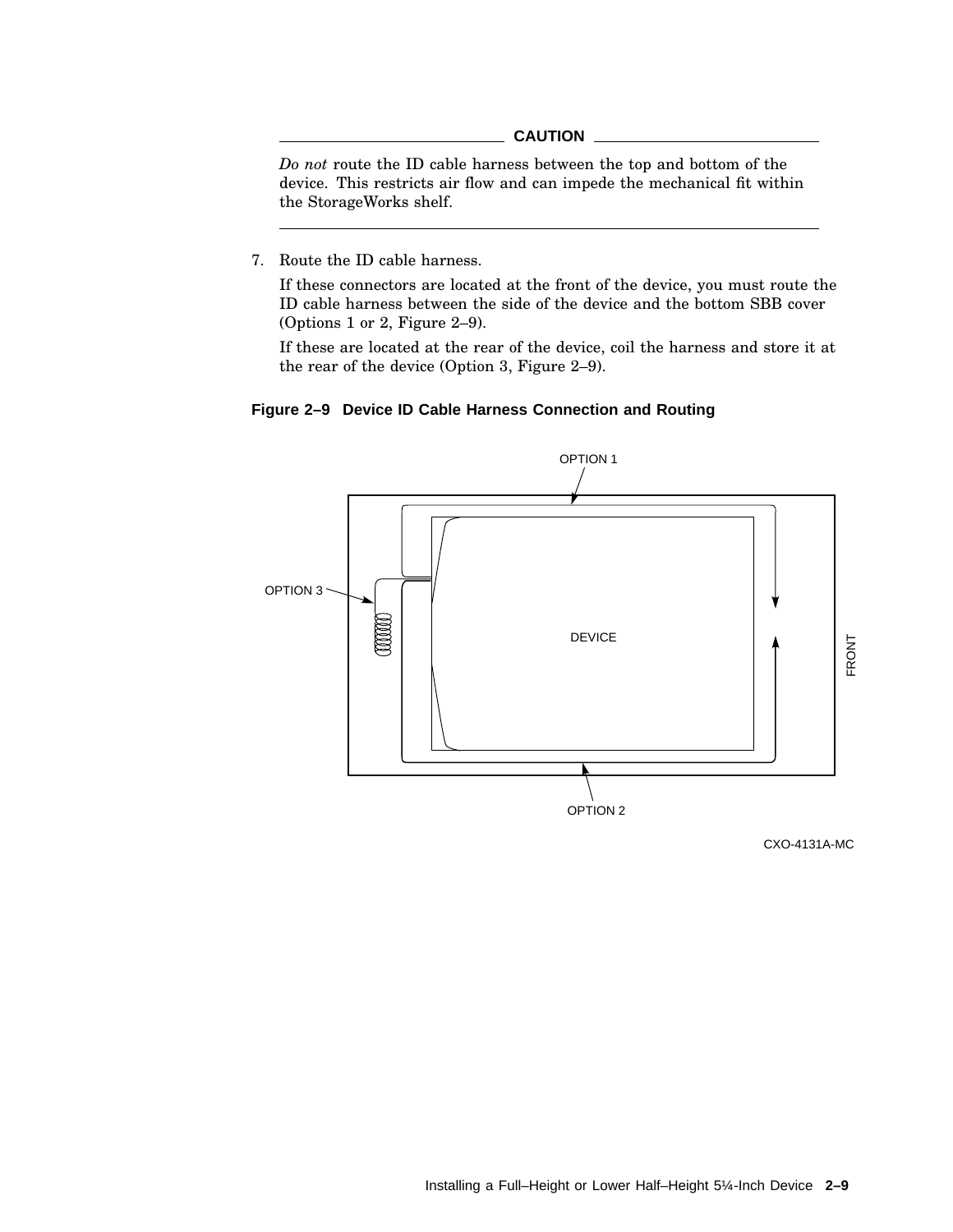8. Review the device specifications and identify the device ID signal pin assignments. Table 2–1 lists the ID cable harness wire pair colors.

| Color  |      |
|--------|------|
| Red    |      |
| Black  |      |
| Yellow |      |
| Black  |      |
| Green  |      |
| Black  |      |
|        |      |
| Black  |      |
| Blue   |      |
| Black  |      |
|        | Grey |

**Table 2–1 ID Cable Harness Color Assignments**

† Available only with fixed media devices.

9. Refer to the device specification document, Table 2–1, Figure 2–10, and Figure 2–11 to connect the ID cable harness headers to the device ID connectors.

#### **Note**

The BLACK wires **must** connect to the device signal RETURN pins. The colored wires **must** connect to the device signal pins.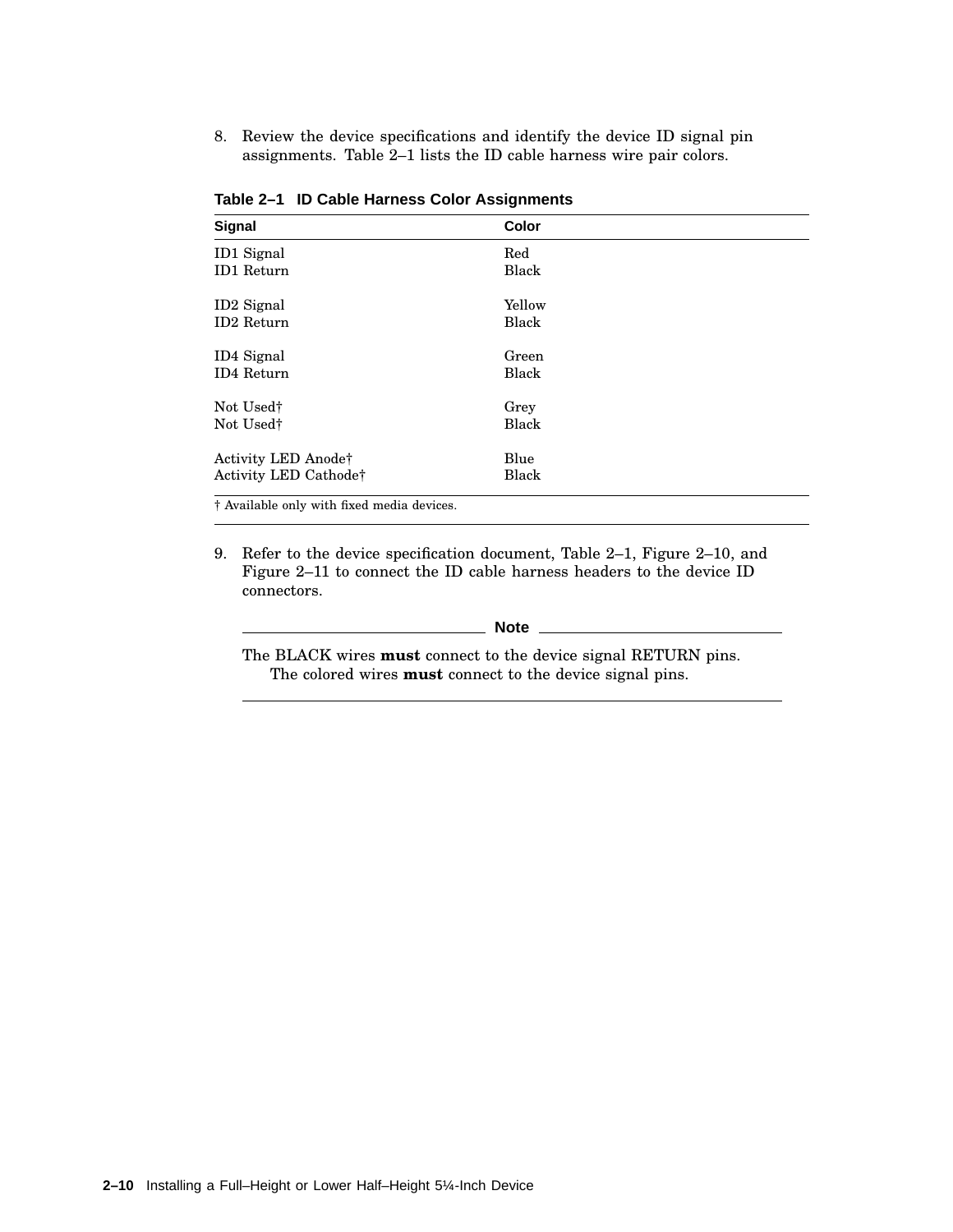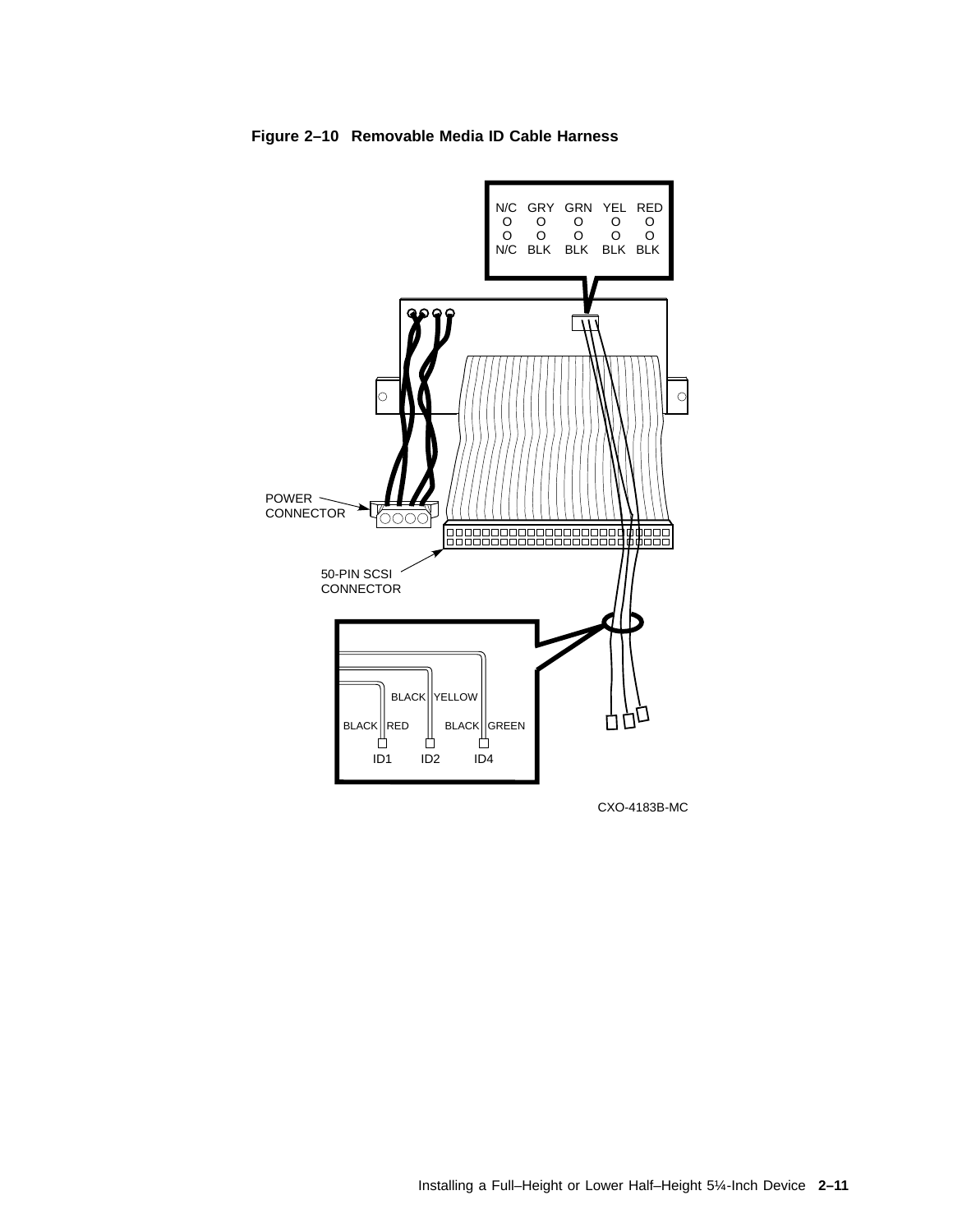

**Figure 2–11 Fixed Media ID Cable Harness**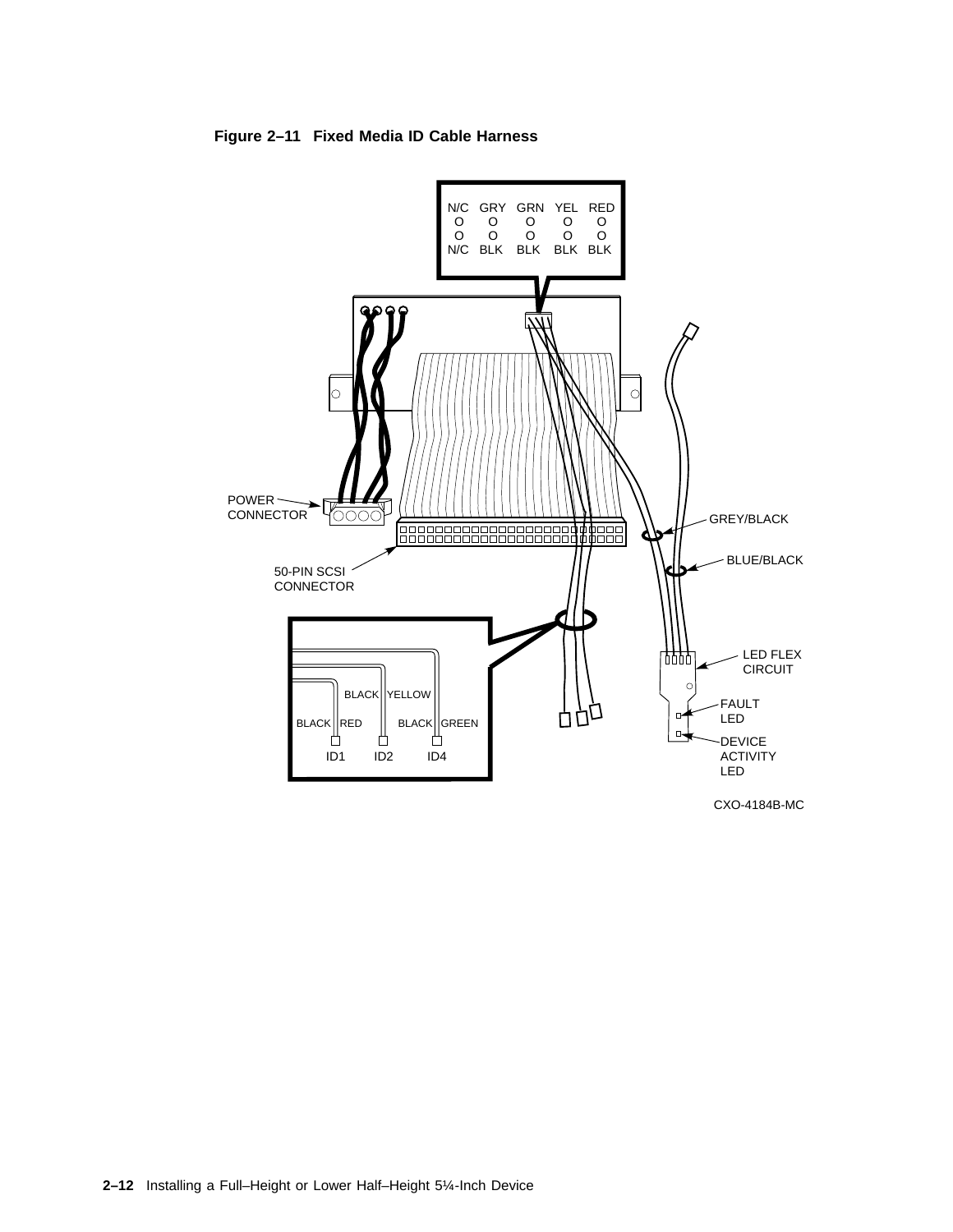## **2.5 Mounting the Fixed Media Device LEDs**

The procedures in this section are applicable only to fixed media devices.

**Note** 2008

If the LED is already mounted on the bezel, proceed to Section 2.6.

**CAUTION**

To prevent damage to soldered cable connections and the LEDs, do not twist or apply excessive force to the LED flex circuit.

- 1. Check the device specifications to determine if the device activity LED drive requires a 330 ohm current limiting resistor.
- 2. If the resistor is required, cut and remove a piece of the current limiting resistor trace from the LED flex circuit as shown in Figure 2–12.

#### **Figure 2–12 Enabling the LED Current Limiting Resistor**

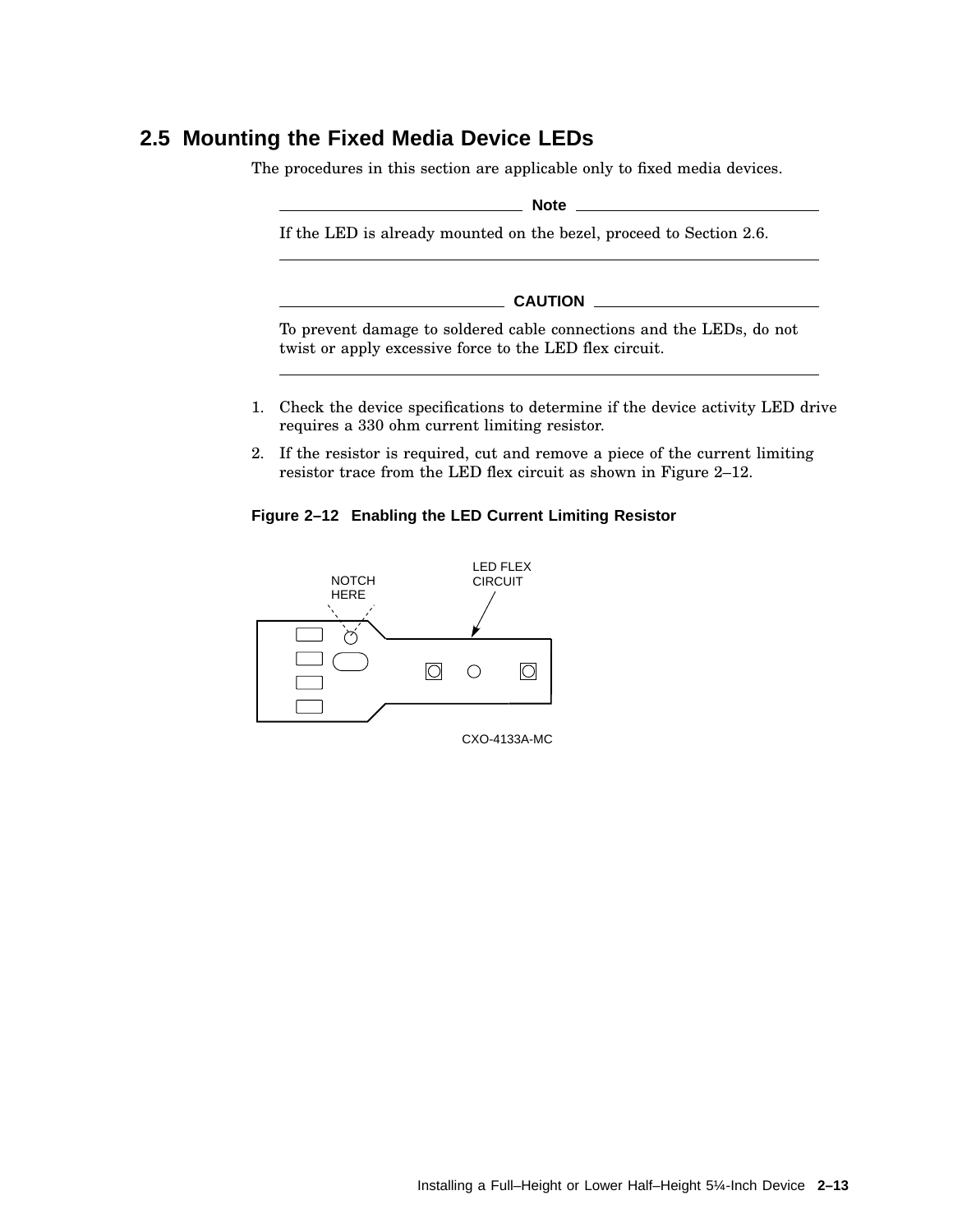3. As shown in Figure 2–13, insert the upper right edge of the LED flex circuit under the upper right retaining tab on the back side of the fixed media device bezel.



**Figure 2–13 Fixed Media Device Bezel—Rear View**

- 4. Twist the LED flex circuit slightly to fit the lower left edge of the lower left retaining tab.
- 5. When the LED flex circuit is in position, use a small screwdriver to gently push and secure the other corners under the remaining tabs.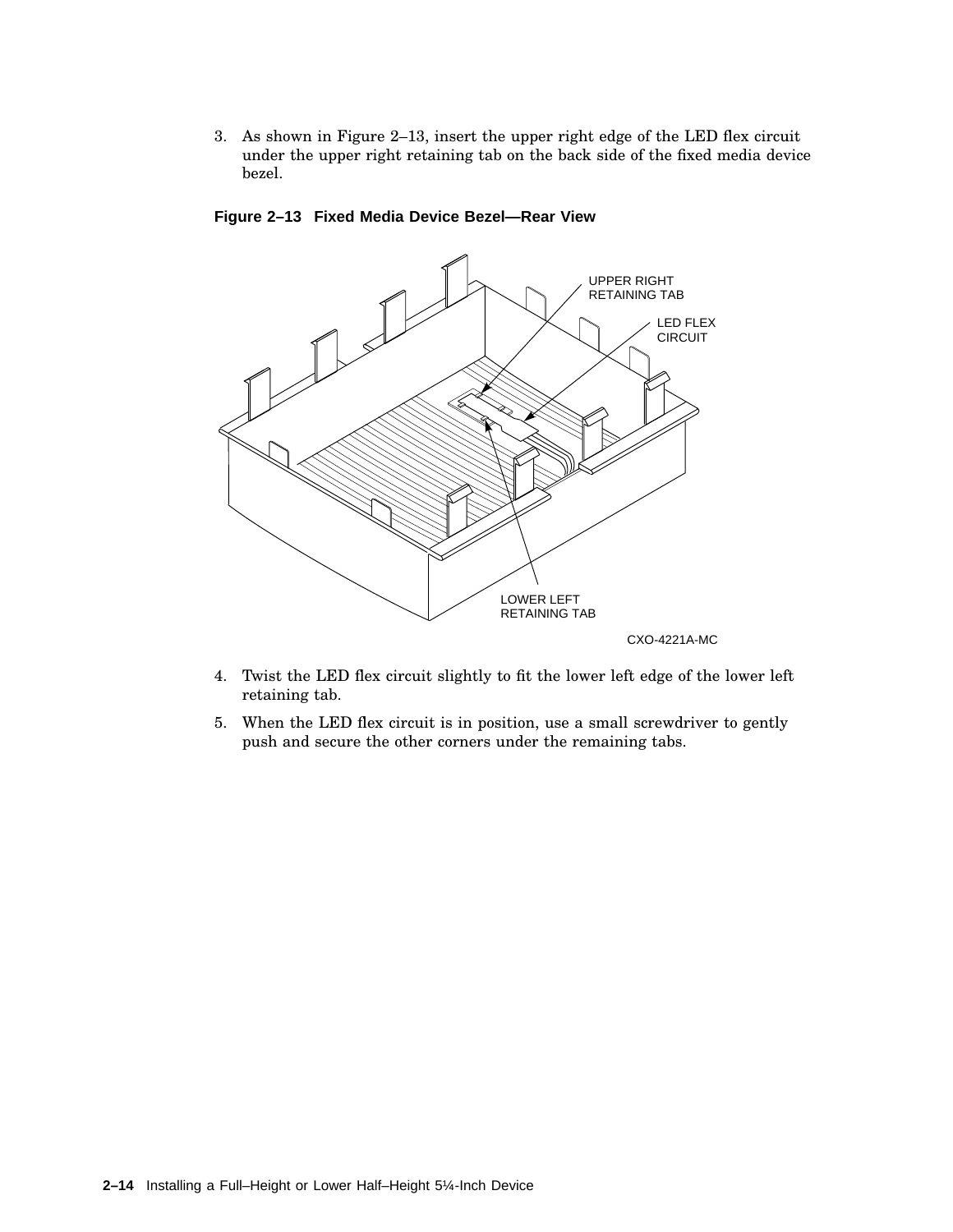### **2.6 Assembling the SBB**

1. Position the bottom of the backplane connector into the receptacle in the bottom SBB cover as shown in Figure 2–14. The top SBB cover has a similar receptacle for the top of the backplane connector.

**Note**

The bottom device connector is the middle connector as shown in Figure 2–14.

- 2. As you align the top and bottom SBB covers, make sure that the backplane connector moves freely (up, down, and sideways).
- 3. Push the top SBB cover into the bottom SBB cover until the eight tabs on the sides of the covers engage and snap into place.
- 4. Affix the bottom cover label on the bottom SBB cover.

**Figure 2–14 Mounted Lower Device**



CXO-3895A-MC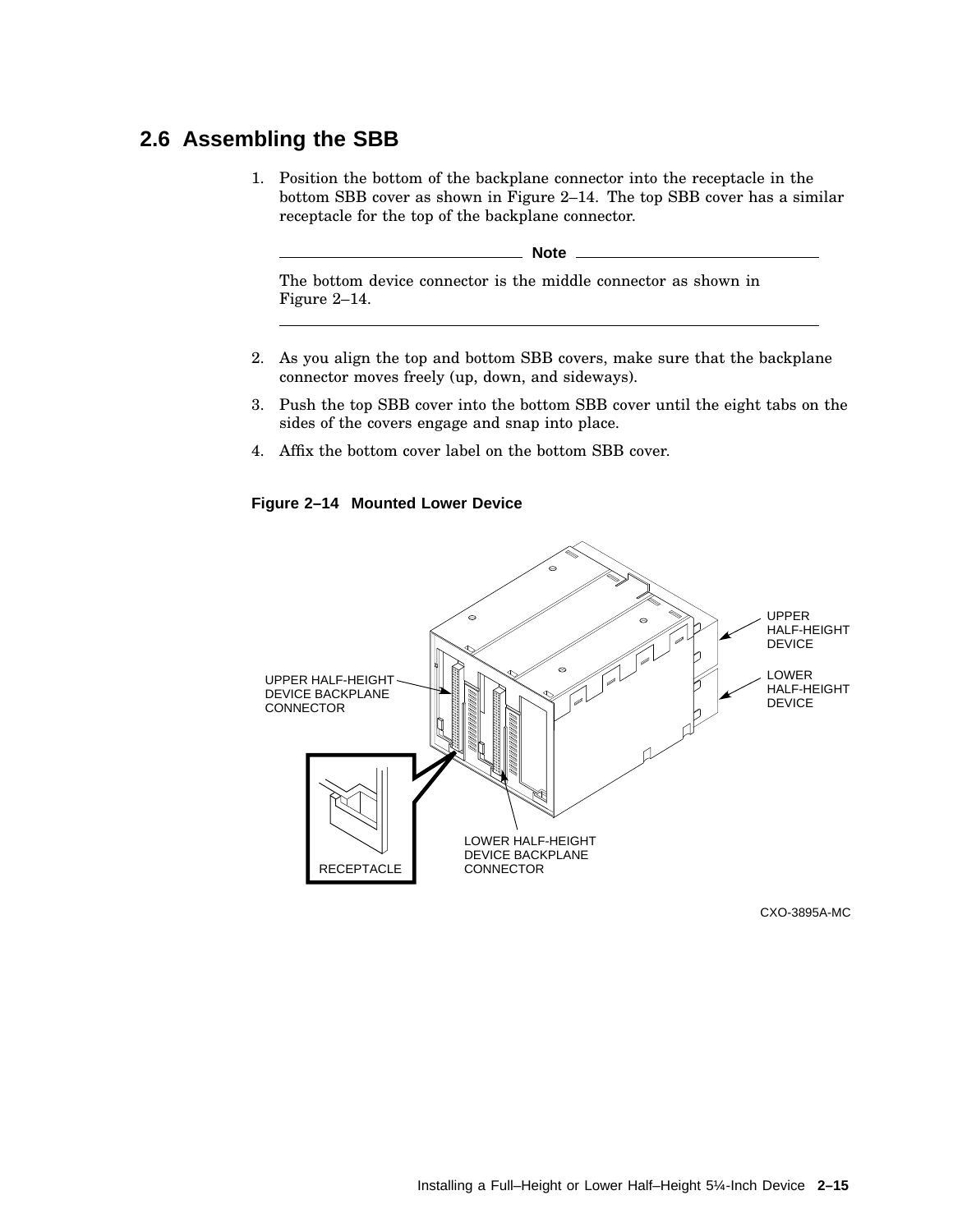#### **2.7 Attaching the Bezel**

Complete the following procedures to attach the bezel:

1. Position the SBB as shown in Figure 2–15.

**Note**

The bezel half-height filler panel is not required when installing a full-height device.

Steps 2 and 3 are for installing the bezel half-height filler panel when installing a half-height device.

- 2. Place the bezel face down with the three side bezel tabs to the left.
- 3. Insert the bezel half-height filler panel into the bezel guide rails and push until it is flush with the front of the bezel.
- 4. Fit the top bezel tabs into the SBB. Make sure the tabs are aligned as shown, then gently push until the four top and four bottom bezel tabs are secure.

#### **Figure 2–15 Bezel Attachment**



\*USED IN PLACE OF A SECOND HALF-HEIGHT DEVICE.

CXO-4185A-MC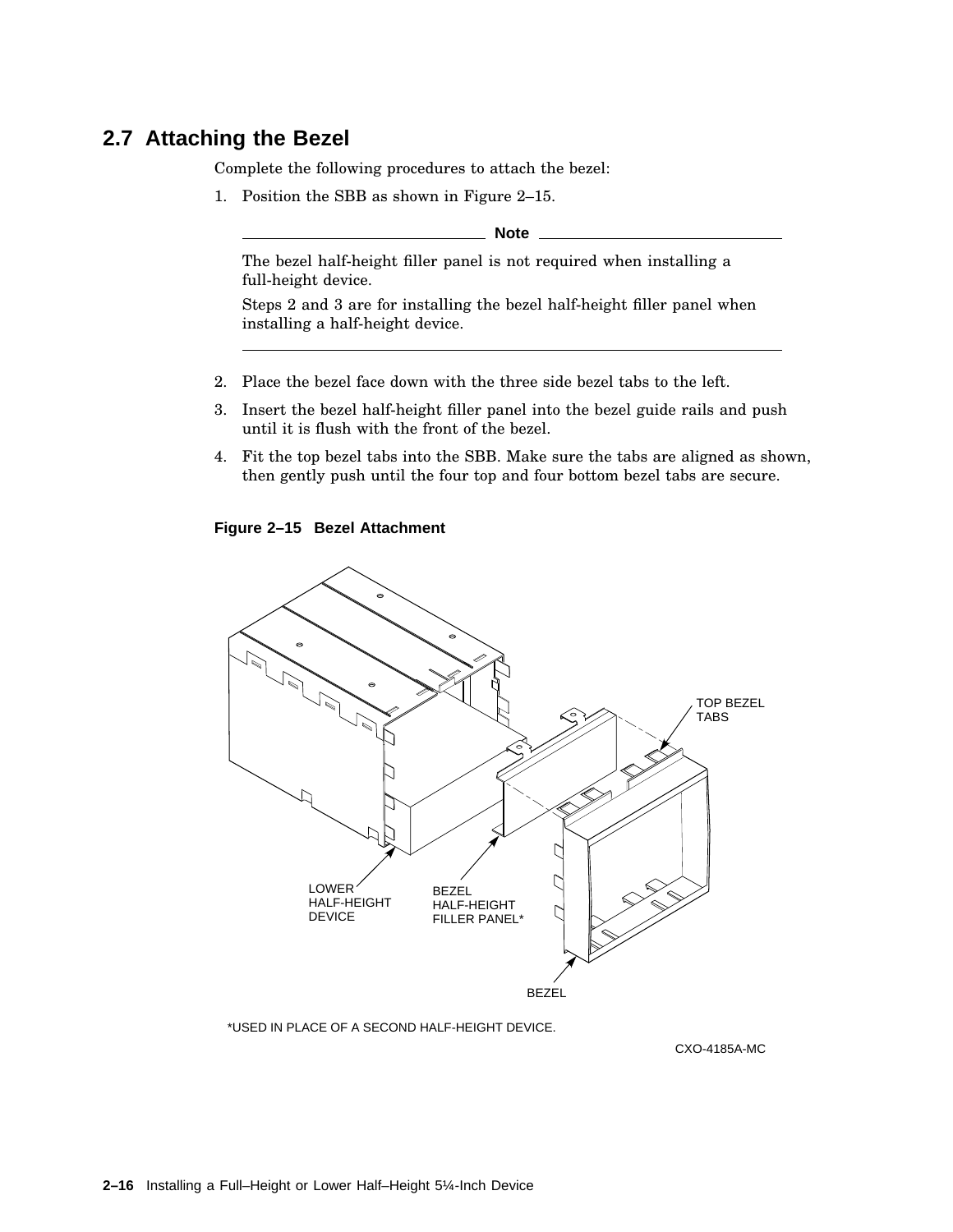### **2.8 Setting the Device SCSI ID Address**

The eight address switches on the rear of the SBB (see Figure 2–16) can override the SBB shelf connector device address.



#### **Figure 2–16 Address Switches**

CXO-4224A-MC

Usually, StorageWorks device addresses are user-defined. However, it is possible that your device requires a specific address. Check the device documentation and determine if a specific device address is required.

Before installing the SBB in the StorageWorks shelf, set the device address switches as described in Table 2–2 to any of the following:

- The device specific address
- The user-defined address
- The StorageWorks default address (automatic)

#### **CAUTION**

Each SCSI bus device address (0 through 7) can be used only *once*. Duplicate addresses cause the SCSI bus to malfunction.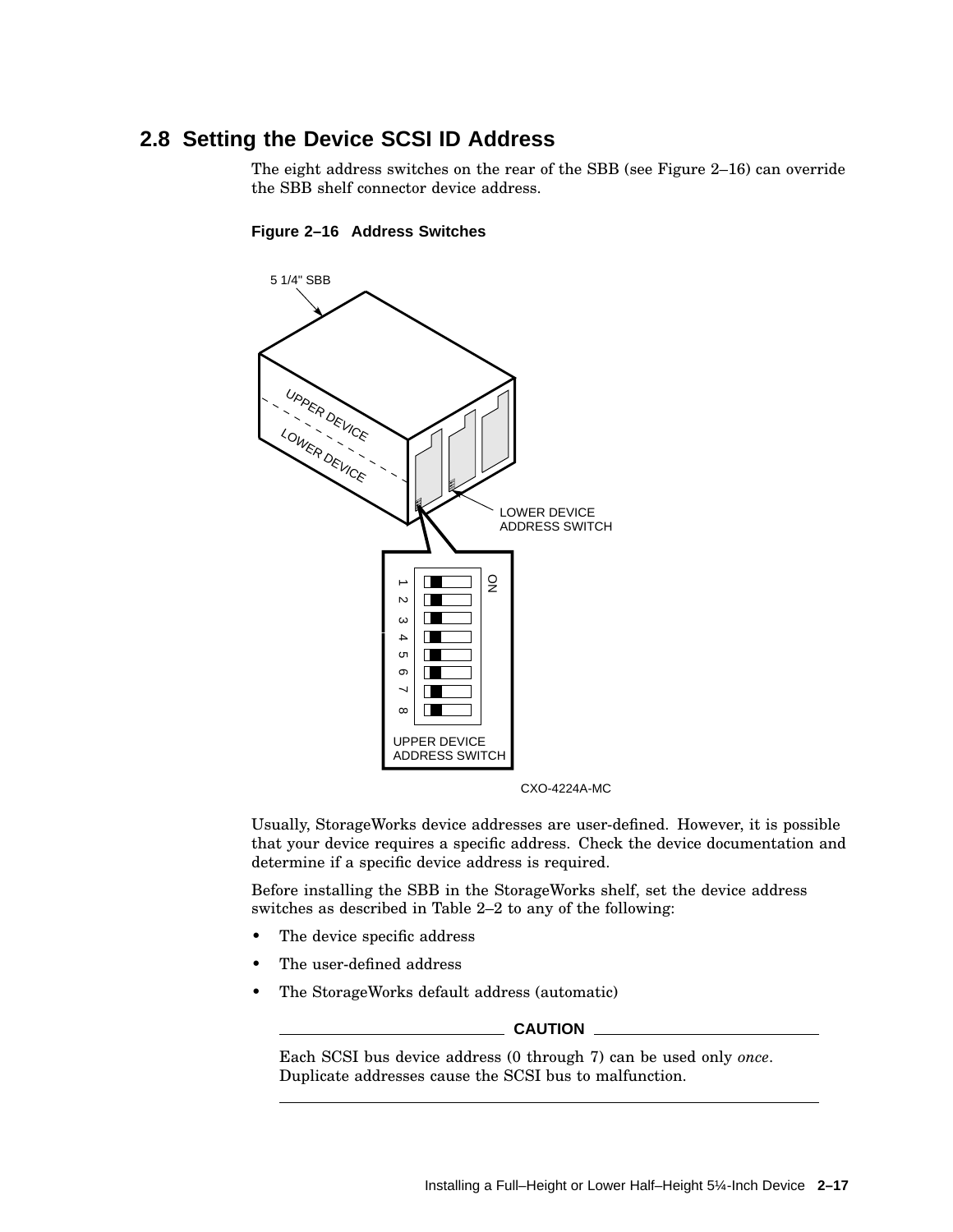|                                     | <b>Switch Number</b> |                |     |                |                |                |     |            |
|-------------------------------------|----------------------|----------------|-----|----------------|----------------|----------------|-----|------------|
| <b>Device Address</b>               | 1                    | 2              | 3   | 4              | 5              | 6              | 7   | 8          |
| SCSI Address 0                      | OFF                  | OFF            | OFF | OFF            | OFF            | OFF            | OFF | OFF        |
| SCSI Address 1                      | ON                   | OFF            | OFF | OFF            | OFF            | OFF            | OFF | OFF        |
| SCSI Address 2                      | OFF                  | 0 <sub>N</sub> | OFF | OFF            | OFF            | OFF            | OFF | <b>OFF</b> |
| SCSI Address 3                      | ON                   | ON             | OFF | OFF            | OFF            | OFF            | OFF | OFF        |
| SCSI Address 4                      | OFF                  | OFF            | ON  | OFF            | OFF            | OFF            | OFF | OFF        |
| SCSI Address 5                      | ON                   | OFF            | ON  | OFF            | OFF            | OFF            | OFF | OFF        |
| SCSI Address 6                      | OFF                  | ON             | ON  | OFF            | OFF            | OFF            | OFF | OFF        |
| SCSI Address 7 <sup>†</sup>         | ON                   | ON             | ON  | OFF            | OFF            | OFF            | OFF | OFF        |
| Default<br>(Automatic) <sup>†</sup> | OFF                  | OFF            | OFF | 0 <sub>N</sub> | 0 <sub>N</sub> | 0 <sub>N</sub> | OFF | <b>OFF</b> |

**Table 2–2 SCSI Device Address Switch Settings**

† Normally reserved for the host.

‡ Default setting; address is defined by the SBB shelf connector.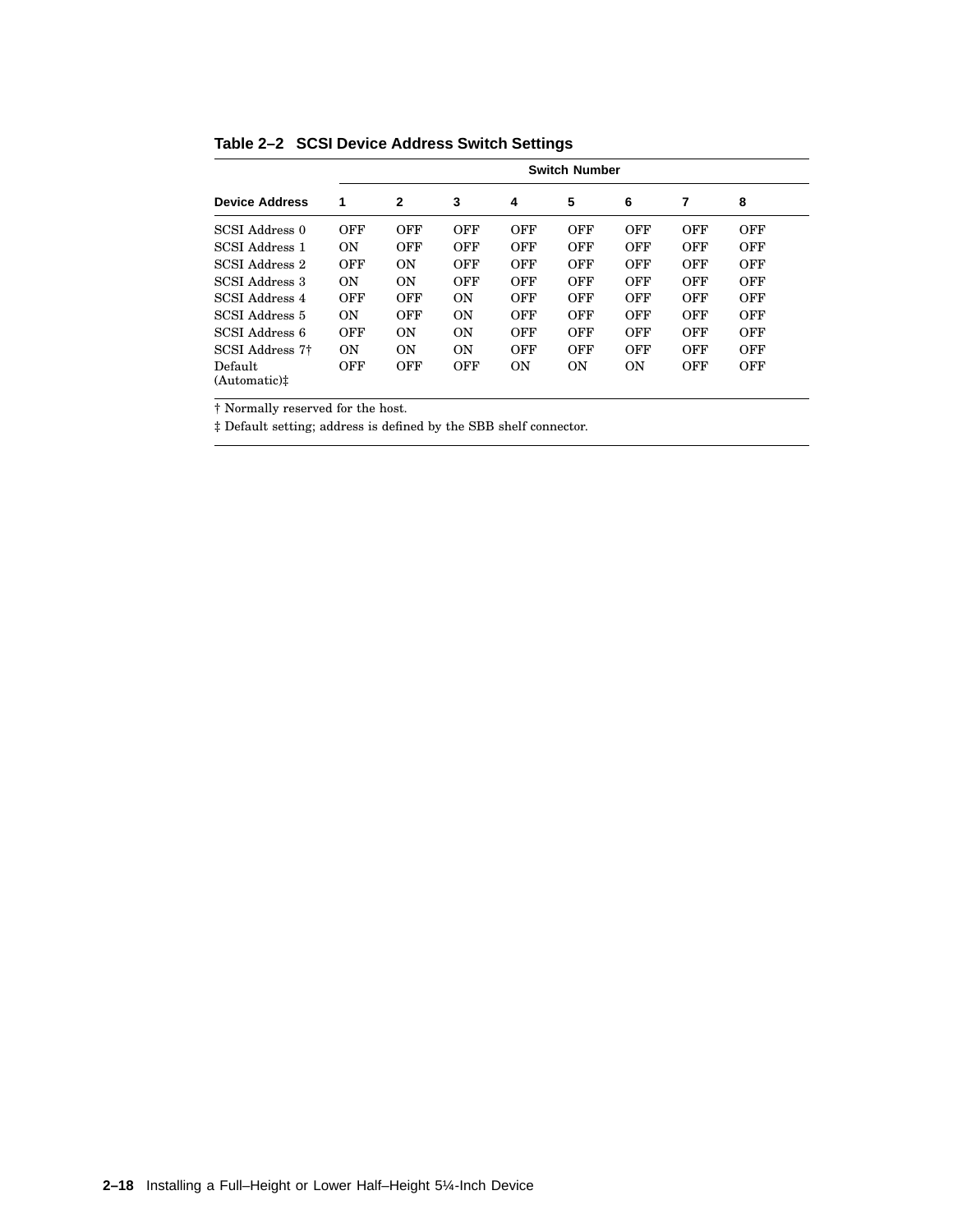**3**

## **Installing the Upper Half–Height 5¼-Inch Device**

This chapter describes the procedures for installing the *upper* 5¼-inch half-height (HH) removable media device in the 5¼-inch StorageWorks modular carrier. When two HH devices are installed in a 5¼-inch StorageWorks building block (SBB), the lower device is usually installed first. The second device is usually installed in the upper position.

Installing an upper HH device in a modular carrier requires that you complete the procedures in the following sequence:

- Remove the bezel
- Remove the top SBB cover
- Attach the mounting bracket to the top SBB cover
- Attach the device to the mounting bracket
- Align the mounted upper device
- Connect the ID cable harness to the universal small system computer interface (SCSI) cable
- Fold the universal SCSI cable
- Connect the universal SCSI cable connector to the device
- Assemble the SBB
- Attach the bezel
- Set the device SCSI ID address

#### **CAUTION**

All of the components (devices, cables, interfaces, and so forth) can be damaged by electrostatic discharge (ESD).

*Do not* implement the procedures in this document until you have taken proper precautions against ESD. As a *minimum*, you must wear an ESD grounding strap whenever you handle any component or storage device, or remove the SBB cover.

#### **Note**

Digital recommends that the first half-height device be installed in the lower position as described in Chapter 2 before installing a device in the upper position.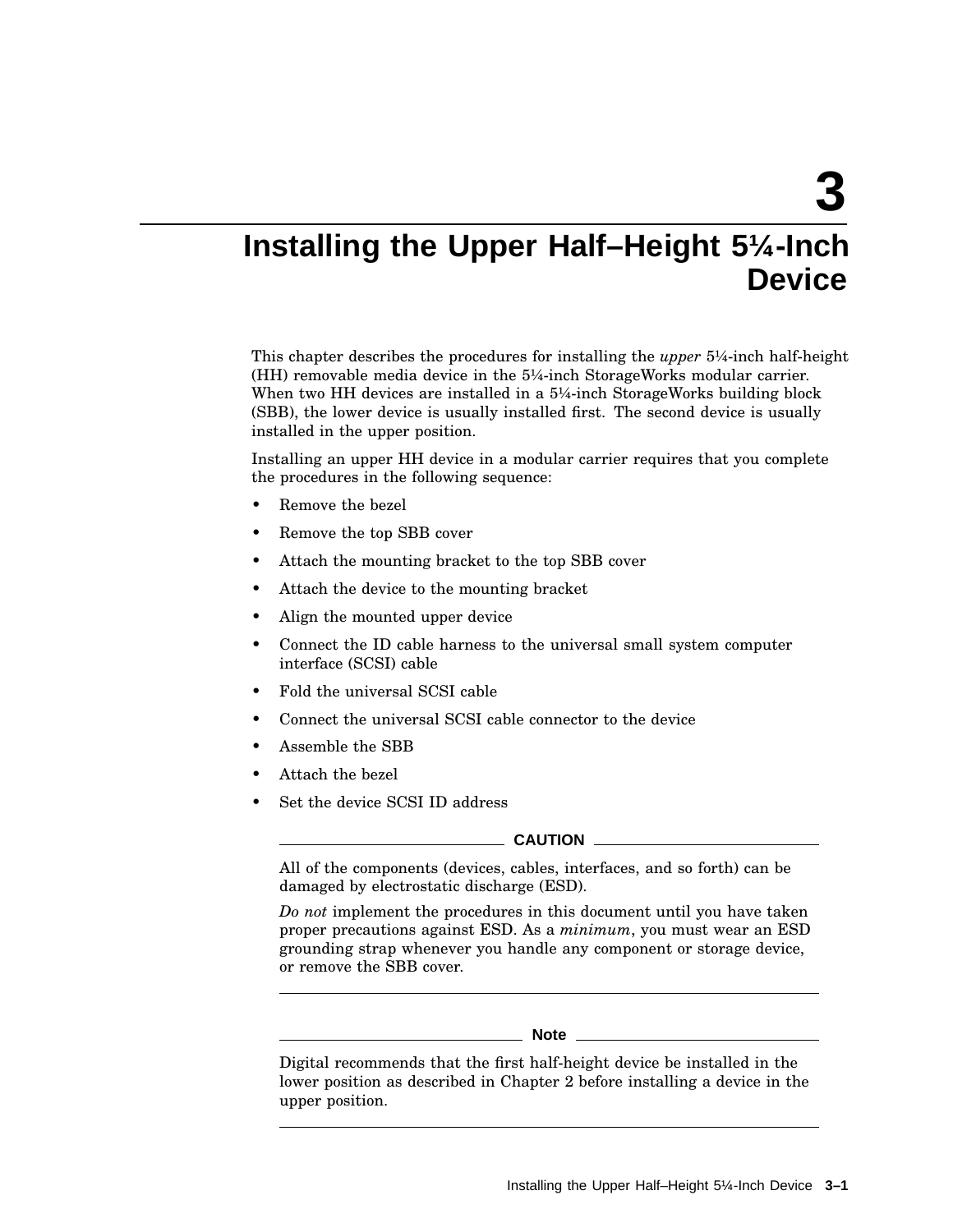### **3.1 Removing the Bezel**

Position the SBB as shown in Figure 3–1 and complete the following procedure to remove the bezel:

- 1. Push down on the four upper mounting tabs with the bezel extraction tool while pulling the top of the bezel away from the SBB.
- 2. When the upper mounting tabs are free, pull the bezel forward slightly to release the bottom mounting tabs, and then remove the bezel.

**Figure 3–1 5¼-Inch SBB**



## **3.2 Removing the Top SBB Cover**

Complete the following procedure to remove the top SBB cover:

**CAUTION**

To prevent damage to the SBB or the device, use a *screwdriver* and *apply minimal pressure* to release each mounting tab.

- 1. On the left side, use a flat tip screwdriver to push in each of the four top SBB cover side mounting tabs until they are released from the bottom SBB cover as shown in Figure 3–1.
- 2. Use the screwdriver to release the four mounting tabs on the right side and then remove the top SBB cover.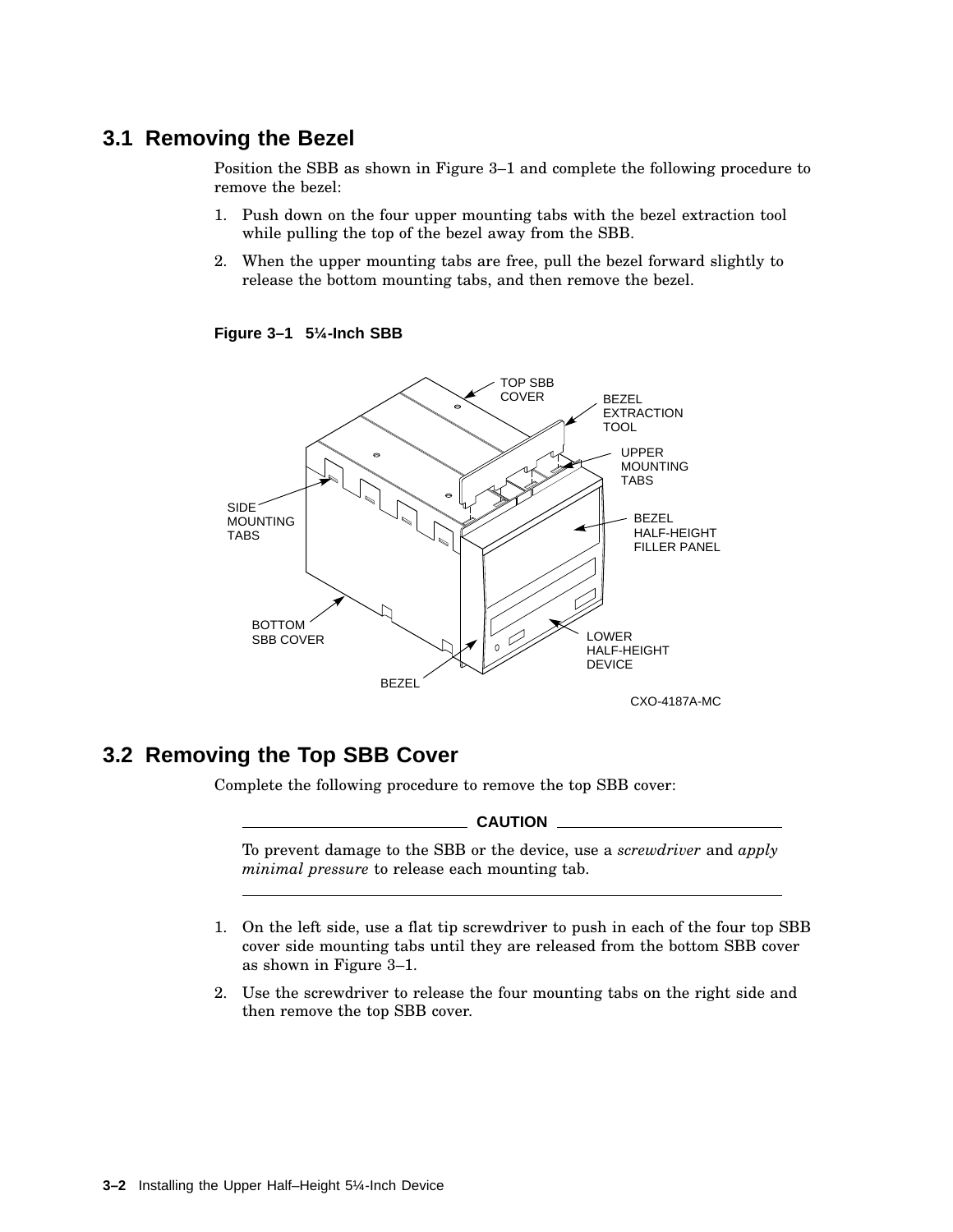## **3.3 Attaching the Mounting Bracket to the Top SBB Cover**

Complete the following procedure to attach the half-height mounting bracket to the top SBB cover:

- 1. Position the top cover over the half-height mounting bracket and align the cover mounting holes with the half-height mounting bracket screw holes as shown in Figure 3–2.
- 2. Insert and tighten the four 4–40 pan head screws.

**Figure 3–2 Top Cover to the Mounting Bracket Installation**



CXO-3892C-MC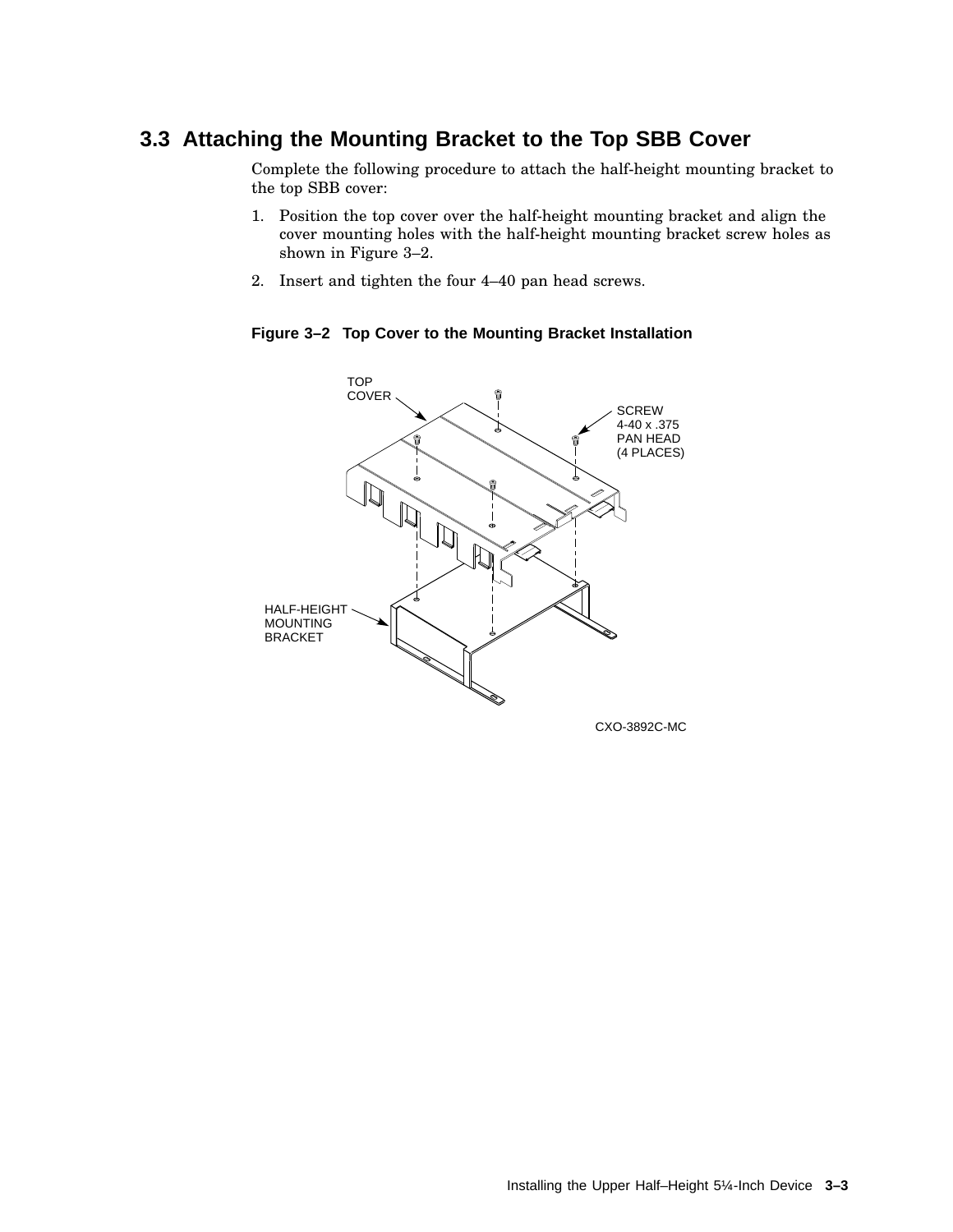## **3.4 Attaching the Device to the Mounting Bracket**

Complete the following procedure to attach the device to the half-height mounting bracket:

1. Position the device as shown in Figure  $3-3$   $\bullet$ .

**CAUTION** 

Use care when sliding the device into the half-height mounting bracket. Excessive force may damage the device or its protective covering.

2. Slide the device into the half-height mounting bracket  $\bullet$ .

**Note**

Refer to device documentation to determine whether 4–40 or M3 screws are used to mount the device.

- 3. Select the appropriate flat head screws for mounting the device (that is, 4–40 or M3).
- 4. Align the four device mounting holes with slots in the half-height mounting bracket.

**Note**

If you are in doubt about which are the correct screws, insert and *finger-tighten* one of the mounting screws.

5. Insert the four flat head screws through the half-height mounting bracket slots and into the device. **Do not tighten the screws**.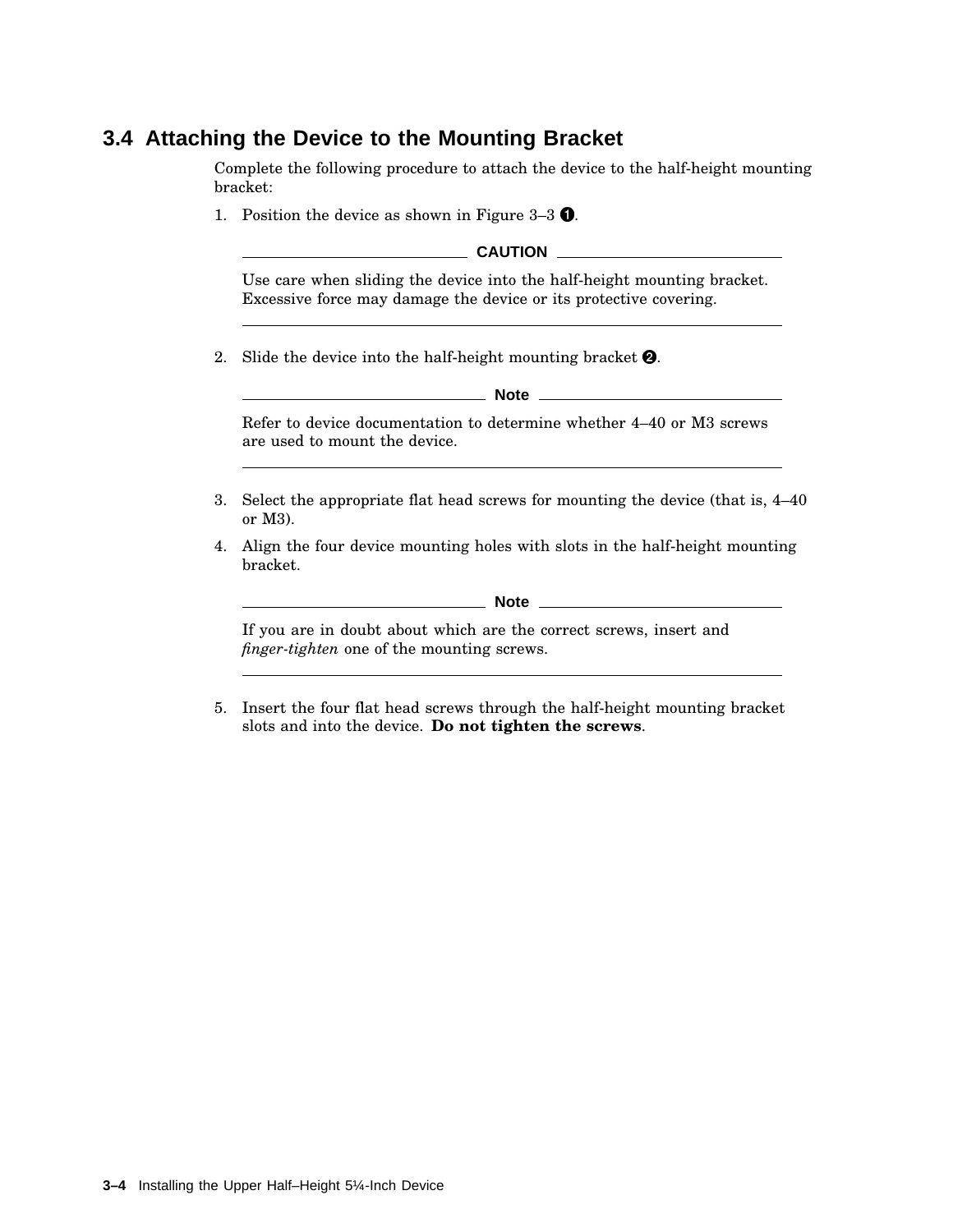

**Figure 3–3 Installing a Device in the Mounting Bracket**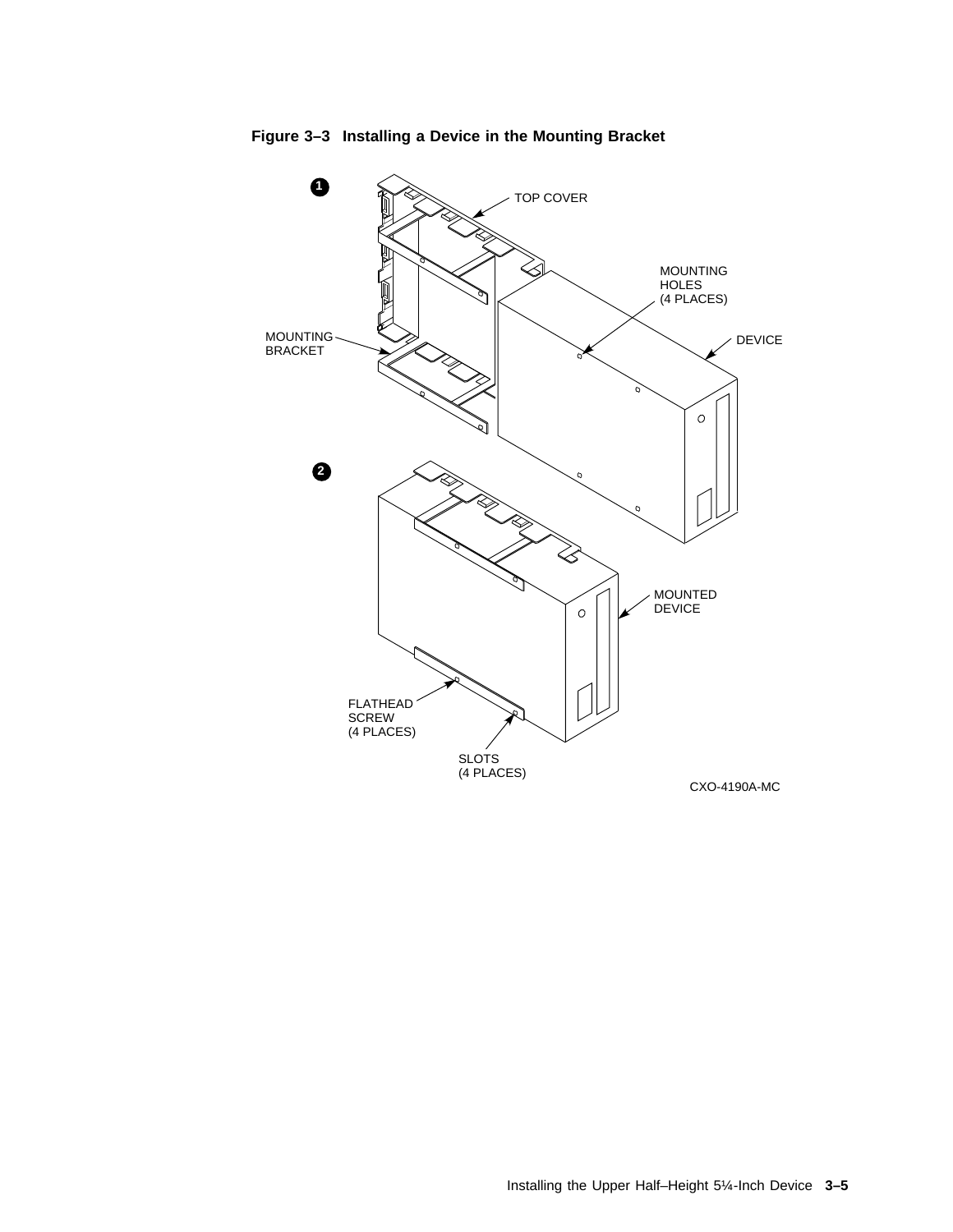### **3.5 Aligning the Mounted Upper Device**

Complete the following procedure to align the mounted upper device in the SBB:

- 1. Slide the mounted upper device into the bottom SBB cover guide slots as shown in Figure 3–4.
- 2. Check the alignment of the mounted upper device with the front of the lower device.
- 3. Lift the mounted upper device from the bottom SBB cover and tighten the four flat head screws on the bottom of the half-height mounting bracket. If the alignment is incorrect, realign the four device mounting holes with the slots in the half-height mounting bracket.
- 4. Slide the mounted upper device into the bottom SBB cover guide slots.



**Figure 3–4 Aligning the Mounted Upper Device**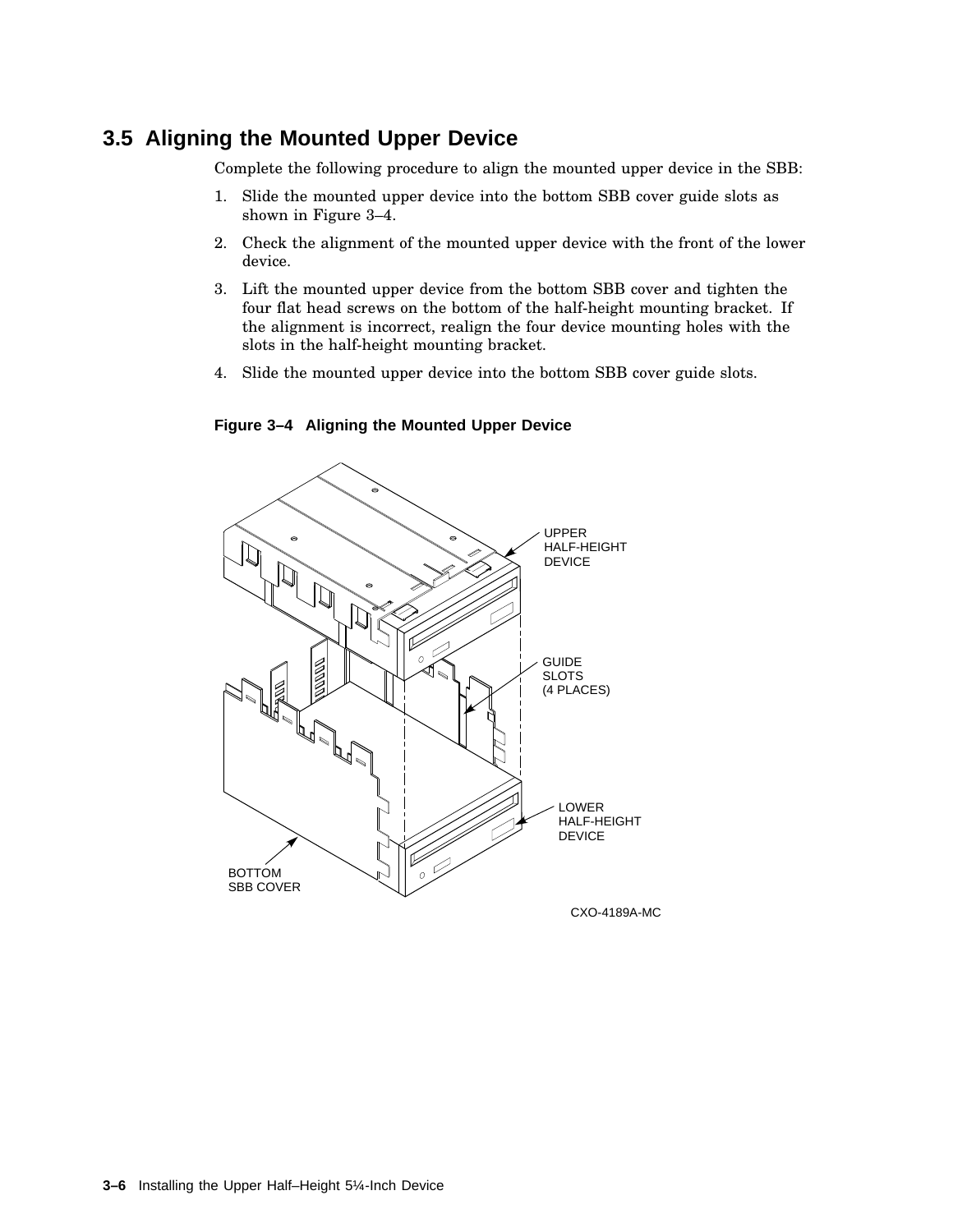## **3.6 Connecting the ID Cable Harness**

Complete the following procedures to connect the ID cable harness to the universal SCSI cable:

- 1. Orient the ID cable harness connector so that the colored signal wires are at the top and the BLACK signal return wires are at the bottom.
- 2. Connect the ID cable harness connector to the universal small computer system interface (SCSI) cable ID header as shown in Figure 3–5.

**Figure 3–5 Connecting the ID Cable Harness**

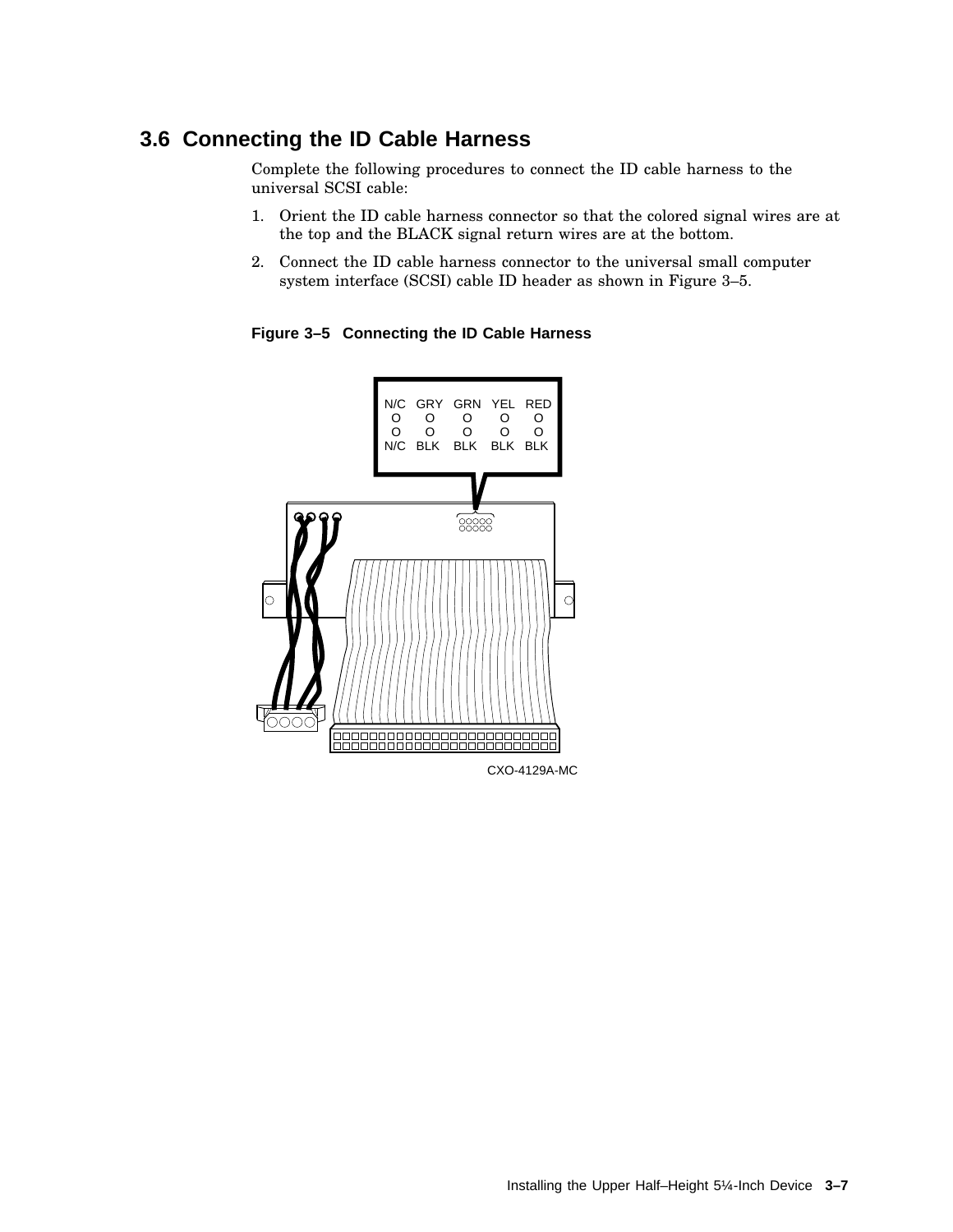## **3.7 Folding the Universal SCSI Cable**

The universal SCSI cable must be folded in a specific manner to make sure that the connector properly mates with the SCSI connector on the device. Complete the following procedure to make sure the cable is folded correctly:

- 1. Position the device as it will be installed in the SBB and note the position of the keyway on the device SCSI connector.
- 2. When the device connector is positioned with the keyway at the top as shown in Figure 3–6, fold the cable as shown in the callouts in Figure 3–8.





3. When the device connector is positioned with the keyway at the *bottom* as shown in Figure 3–7, fold the cable as shown in the callouts in Figure 3–9.



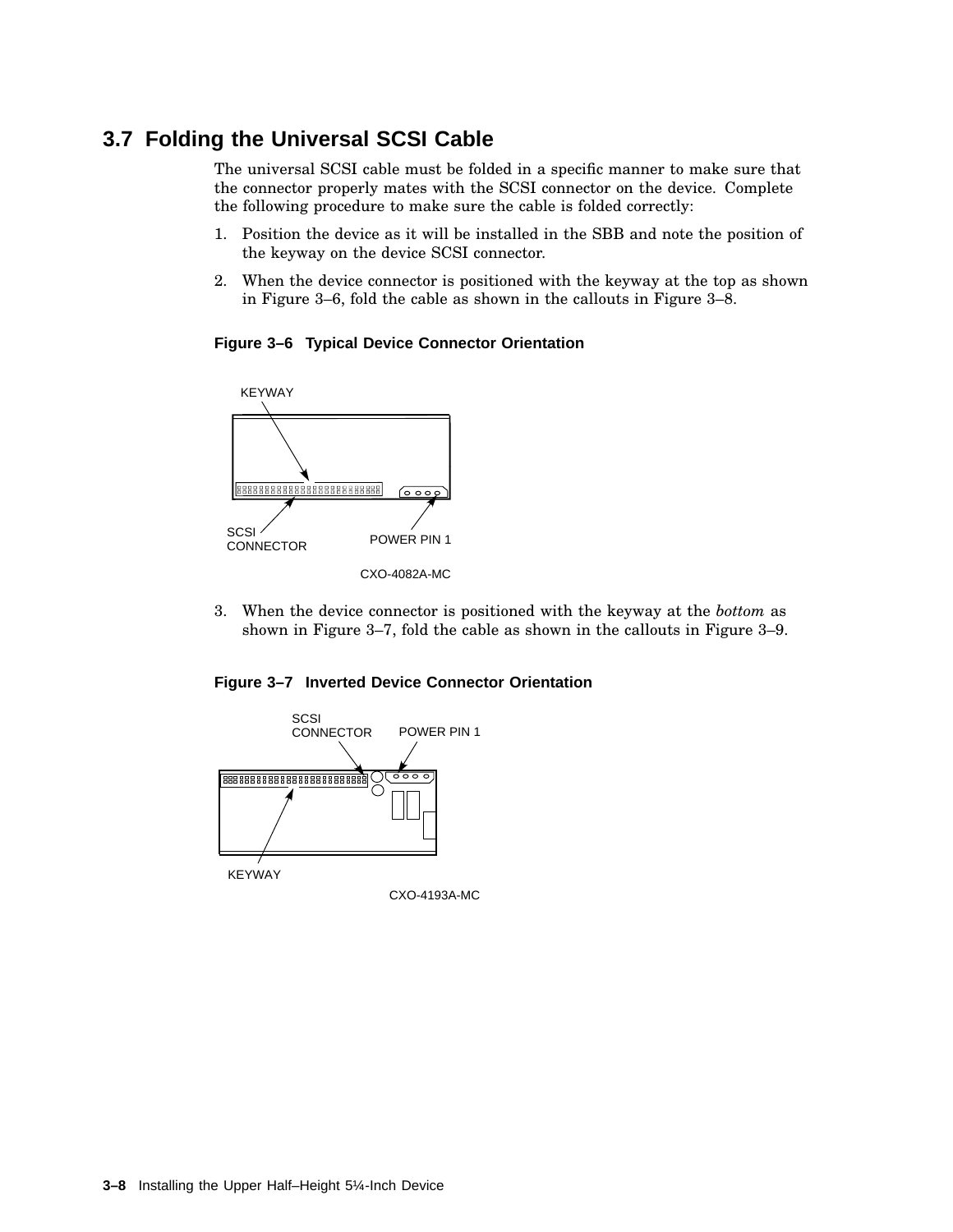Make sure the red stripe and the keyway are properly positioned.



**Figure 3–8 Cable Folding–Key at the Top**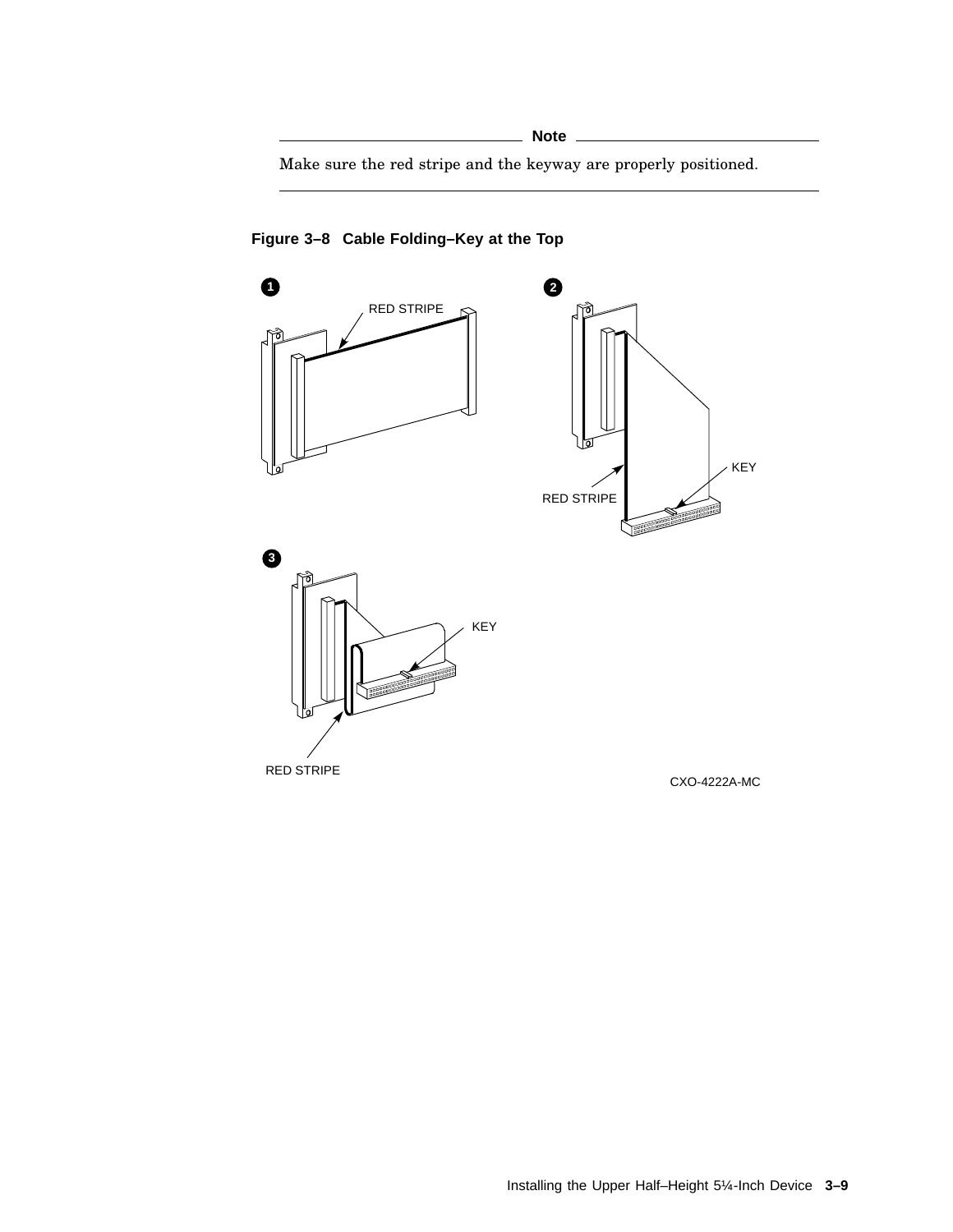Make sure the red stripe and the keyway are properly positioned.



**Figure 3–9 Inverted Device Connector Orientation**

CXO-4223A-MC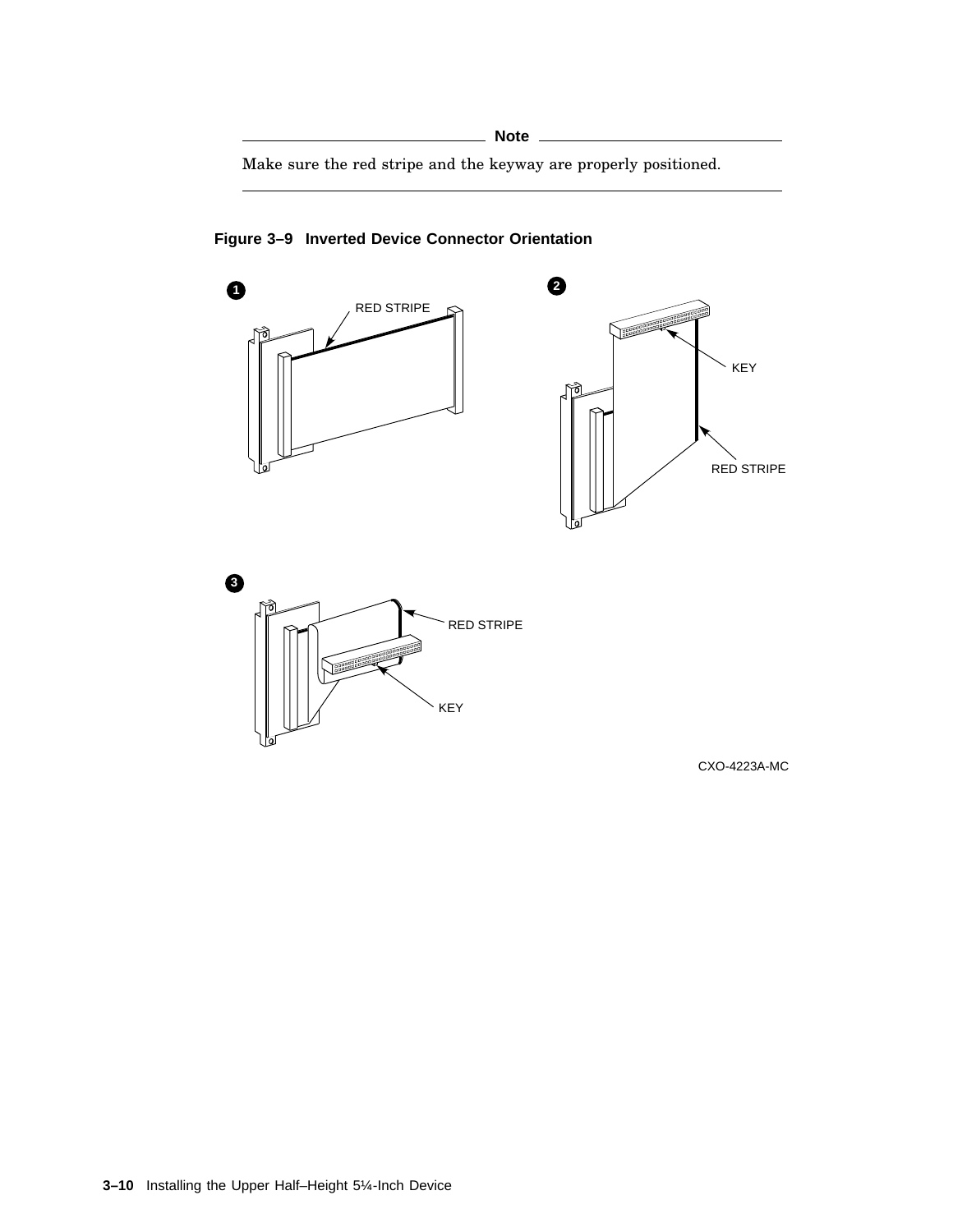### **3.8 Connecting the Universal SCSI Cable to the Device**

Complete the following procedure to connect the universal SCSI cable to the device:

- 1. Keep the ribbon cable folded while plugging in the connector.
- 2. Stand the device on end with the SCSI connector facing up.
- 3. Connect the universal SCSI cable 50-pin SCSI connector to the device as shown in Figure 3–10.
- 4. Connect the universal SCSI cable 4-pin power connector to the device.

**Figure 3–10 Keyway Orientation**



CXO-4082A-MC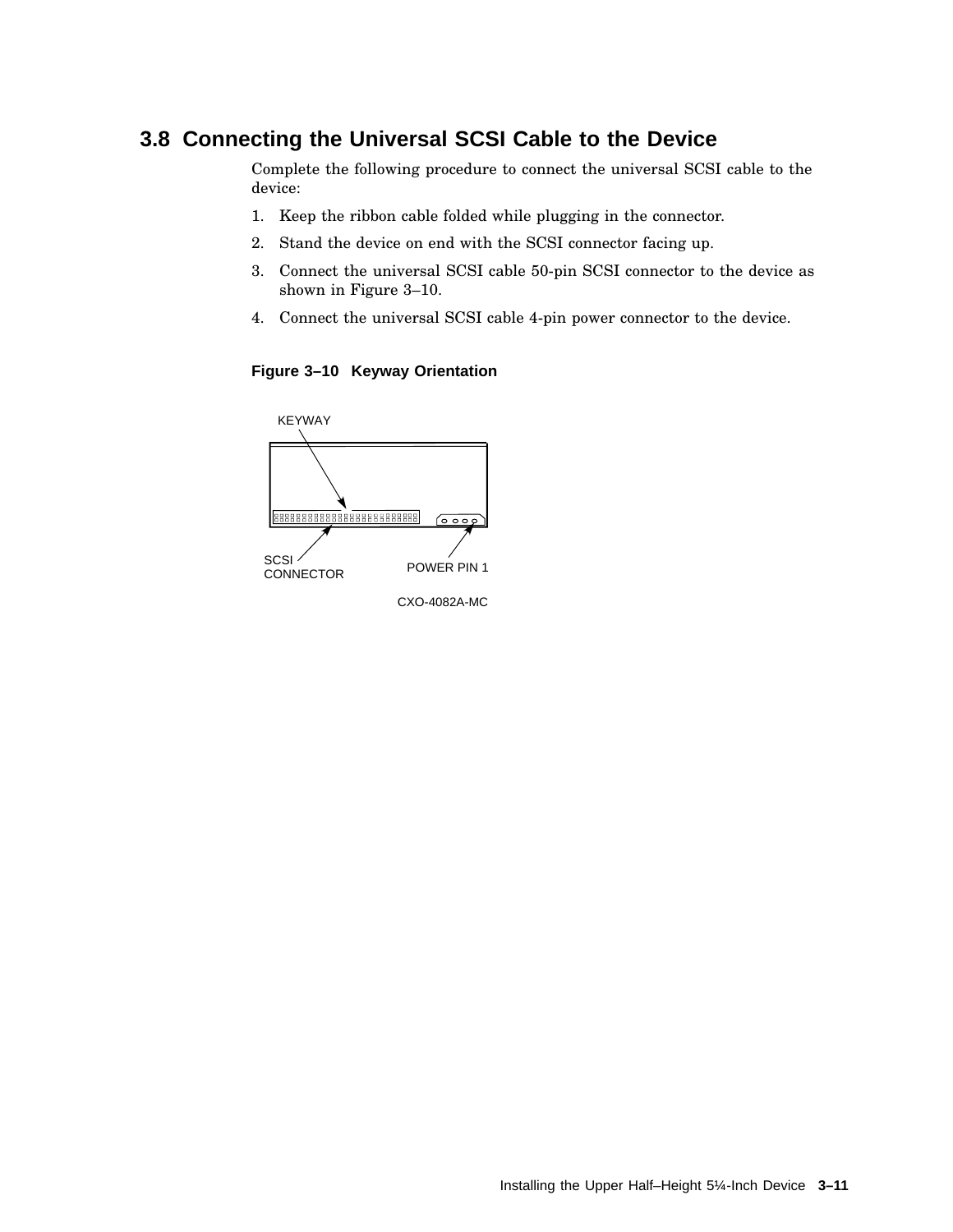#### **3.9 Assembling the SBB**

Complete the following procedure to mount the upper device in the bottom SBB cover:

1. Insert the mounted upper device into the bottom SBB cover guide slots (refer to Figure 3–4).

**Note**

The upper device connector is the left rear modular carrier connector as shown in Figure 3–11.

- 2. Position the lower end of the backplane connector into the receptacle in the bottom SBB cover. The top SBB cover has a similar receptacle for the upper end of the backplane connector.
- 3. Align the top and bottom SBB covers so that the backplane connectors move freely (up, down, and sideways).
- 4. Push the top SBB cover into the bottom SBB cover until the eight tabs on the sides of the covers engage and snap into place.

#### **Figure 3–11 Mounted Upper Device**



CXO-3895A-MC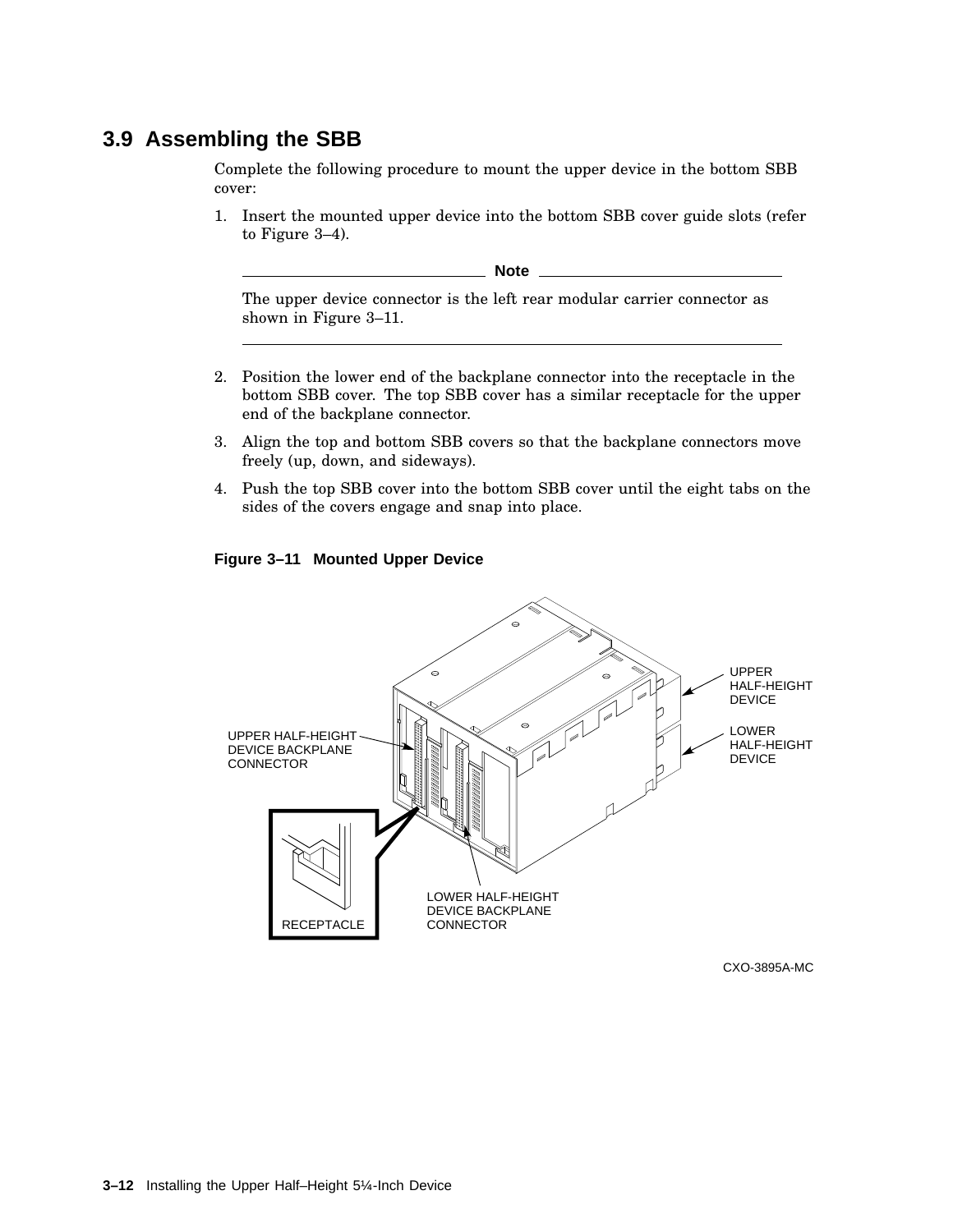#### **3.10 Attaching the Bezel**

Complete the following procedure to attach the bezel:

- 1. Stand the SBB on the universal SCSI cable end as shown in Figure 3–12.
- 2. Remove the blank bezel filler panel from the bezel.
- 3. Fit the top bezel tabs into the SBB. Make sure the tabs are aligned and the three evenly spaced side bezel tabs are on the right side. Gently push until the four top and four bottom bezel tabs are secure.

**Figure 3–12 Bezel Attachment**

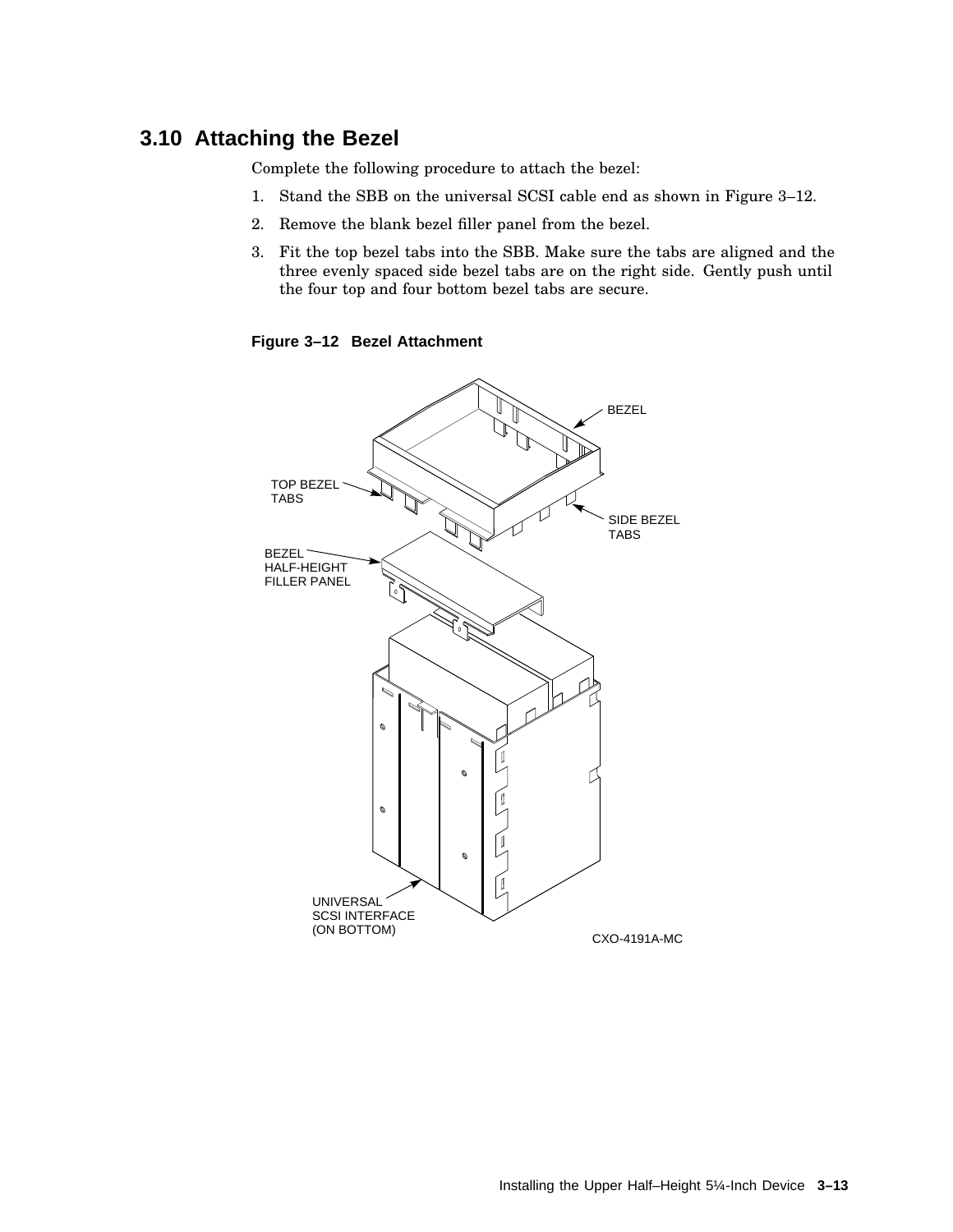## **3.11 Setting the Device SCSI ID Address**

The eight address switches on the rear of the SBB (see Figure 3–13) can override the SBB shelf connector device address.





CXO-4224A-MC

Usually, StorageWorks device addresses are user-defined. However, it is possible that your device requires a specific address. Check the device documentation and determine if a specific device address is required.

Before installing the SBB in the StorageWorks shelf, set the device address switches as described in Table 3–1 to any of the following:

- The device specific address
- The user-defined address
- The StorageWorks default address (automatic)

#### **CAUTION**

Each SCSI bus device address (0 through 7) can be used only *once*. Duplicate addresses cause the SCSI bus to malfunction.